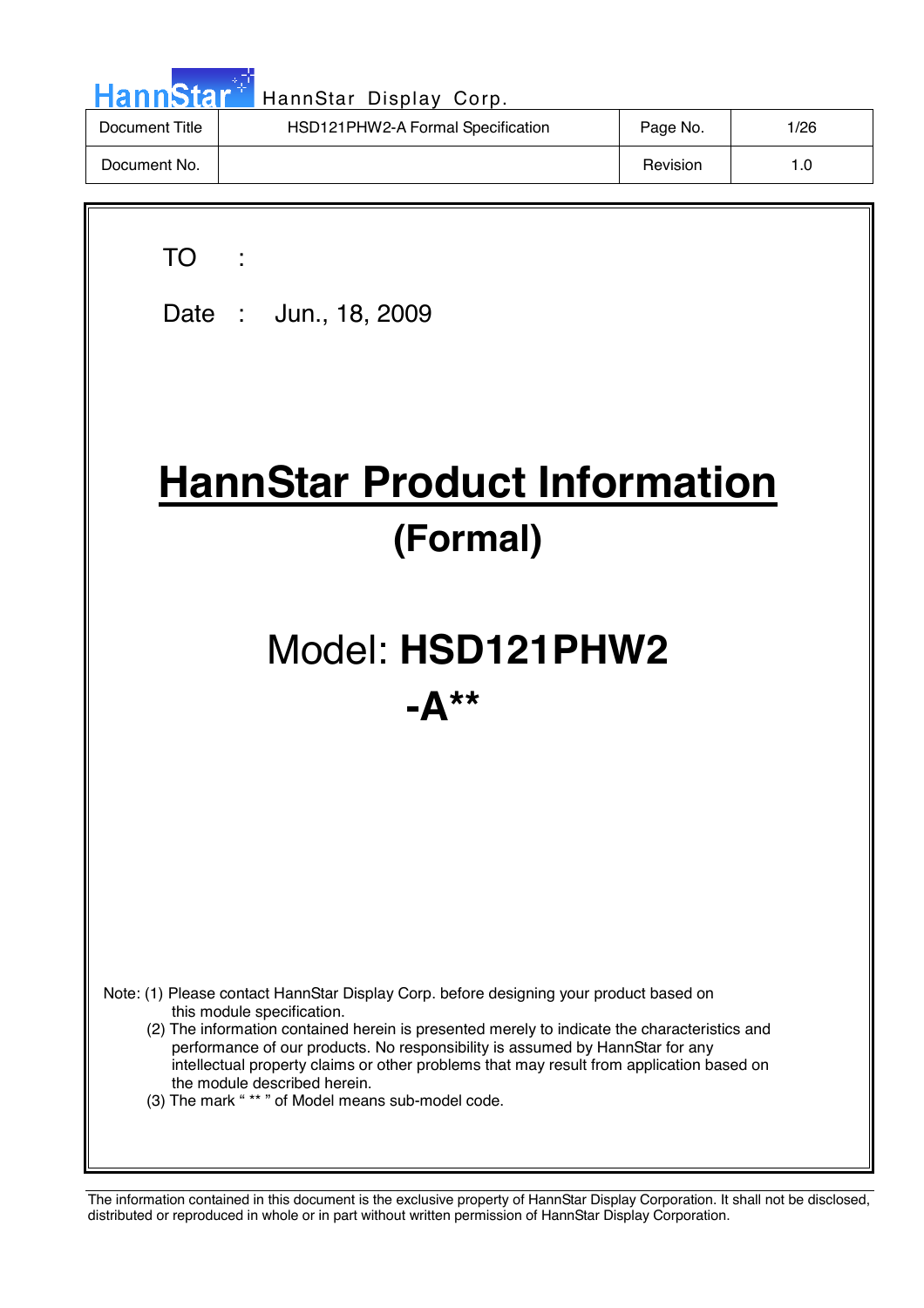|  | <b>HannStar</b> |  |
|--|-----------------|--|
|  |                 |  |
|  |                 |  |

| Document Title | HSD121PHW2-A Formal Specification | Page No. | 2/26 |
|----------------|-----------------------------------|----------|------|
| Document No.   |                                   | Revision |      |

| <b>Record of Revisions</b> |               |                           |                                                                   |  |  |  |
|----------------------------|---------------|---------------------------|-------------------------------------------------------------------|--|--|--|
| Rev.                       | Date          | Sub-Model                 |                                                                   |  |  |  |
| $1.0\,$                    | Jun, 18, 2009 | $\mathsf{A}^{\star\star}$ | Description of change<br>Formal Specification was first released. |  |  |  |
|                            |               |                           |                                                                   |  |  |  |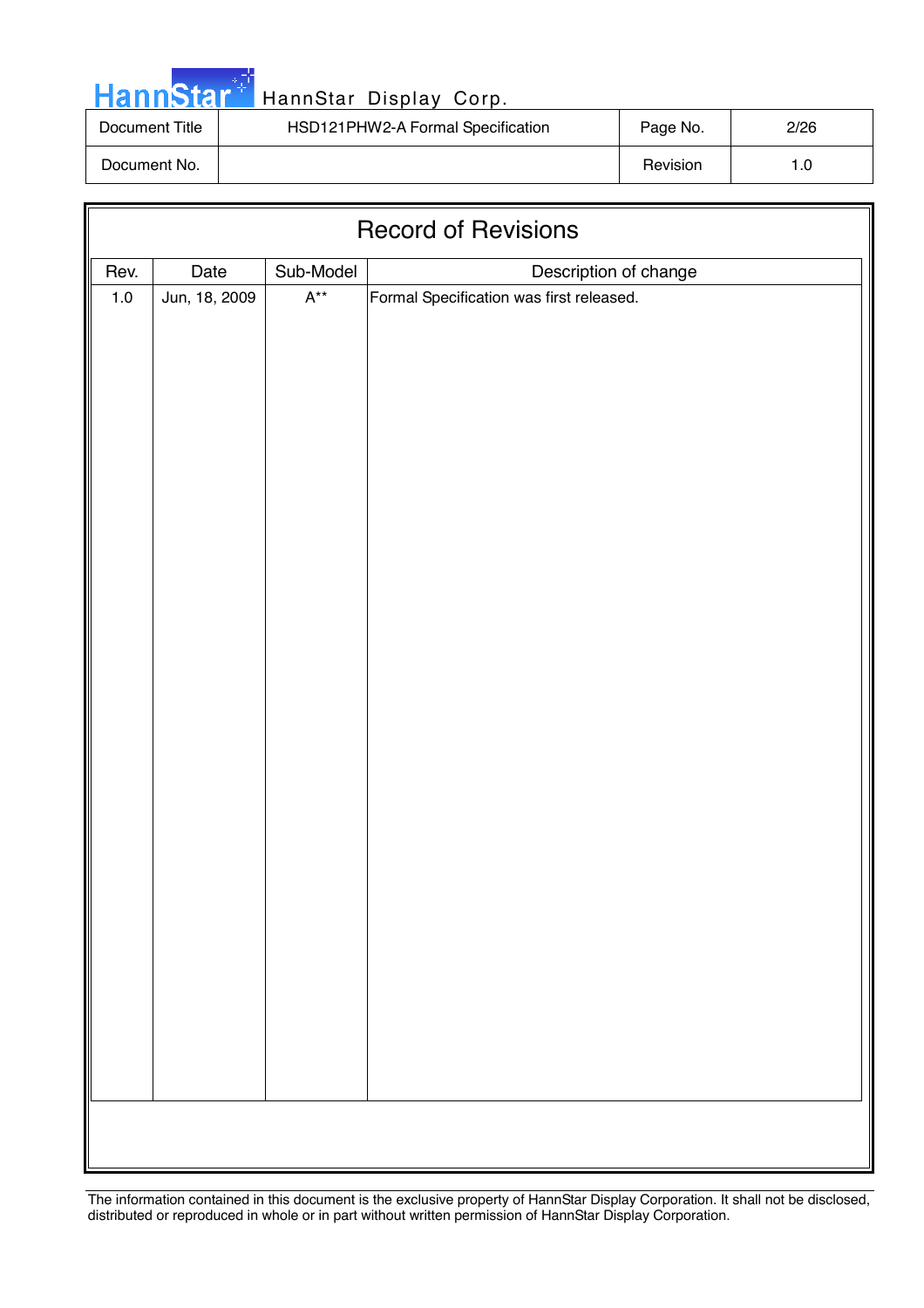|  |  | <b>HannStar</b> |  |
|--|--|-----------------|--|
|  |  |                 |  |

| Document Title | HSD121PHW2-A Formal Specification | Page No. | 3/26 |
|----------------|-----------------------------------|----------|------|
| Document No.   |                                   | Revision | 1.O  |

| 1.0  | p.4  |
|------|------|
| 2.0  | p.5  |
| 3.0  | p.6  |
| 4.0  | p.10 |
| 5.0  | p.12 |
| 6.0  | p.14 |
| 7.0  | p.21 |
| 8.0  | p.22 |
| 9.0  | p.24 |
| 10.0 | p.25 |
| 11.0 | p.26 |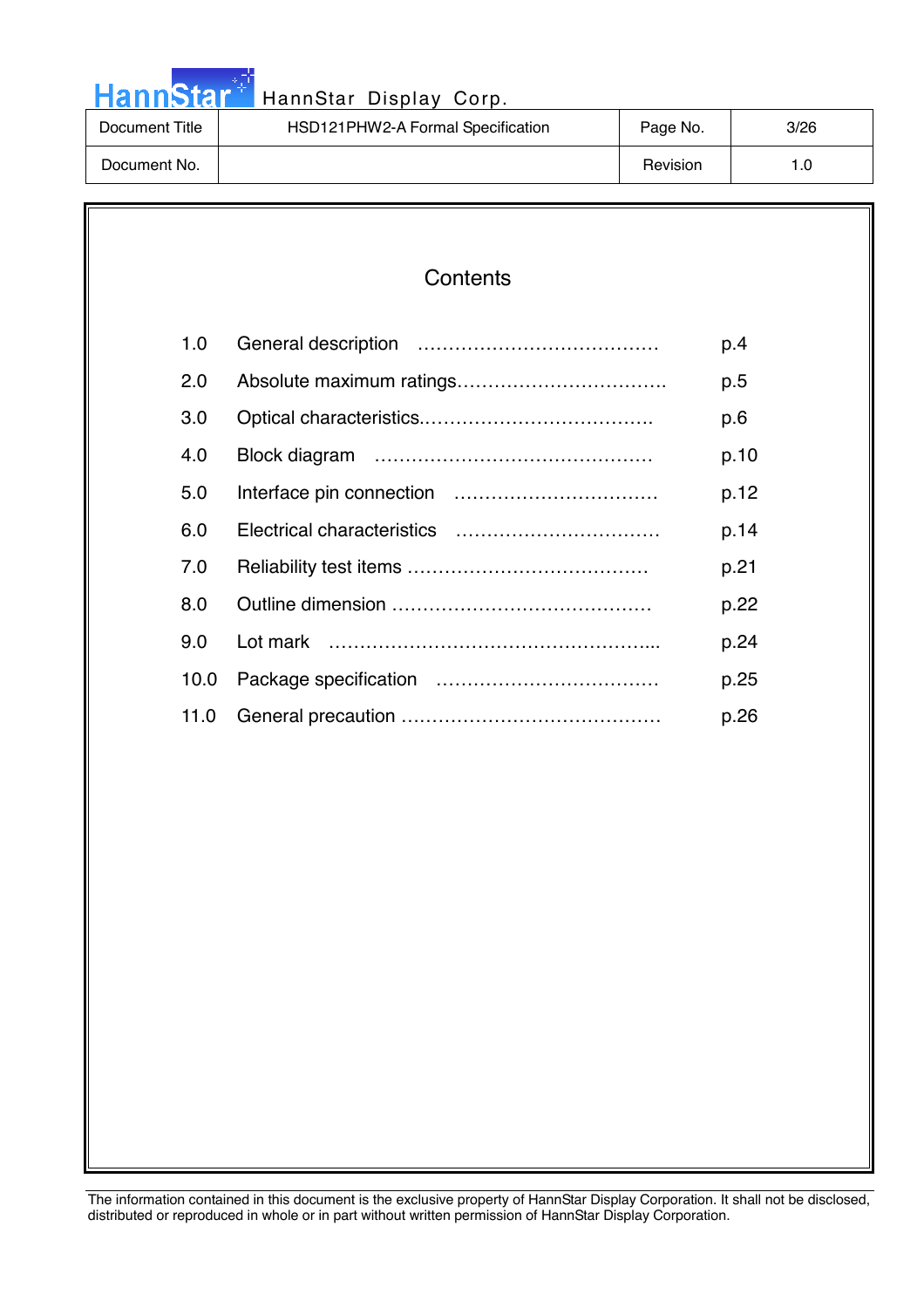

# HannStar<sup>17</sup> HannStar Display Corp.

| Document Title | HSD121PHW2-A Formal Specification | Page No. | 4/26 |
|----------------|-----------------------------------|----------|------|
| Document No.   |                                   | Revision | . 0  |

#### **1.0 GENERAL DESCRIPTION**

#### **1.1 Introduction**

HannStar Display model HSD121PHW2-A is a color active matrix thin film transistor (TFT) liquid crystal display (LCD) that uses amorphous silicon TFT as a switching device. This model is composed of a TFT LCD panel, a driving circuit and a back light system. This TFT LCD has a 16 (16:9) inch diagonally measured active display area with HD (1366 horizontal by 768 vertical pixel) resolution.

#### **1.2 Features**

- 12.1 (16:9 diagonal) inch configuration
- One channel LVDS interface
- 262K color by 6 bit R.G.B signal input
- RoHS Compliance
- Halogen Free
- Color Engine
- CABC

#### **1.3 Applications**

! NB

#### **1.4 General information**

| Item                     |                               | Specification                    | Unit   |
|--------------------------|-------------------------------|----------------------------------|--------|
| <b>Outline Dimension</b> |                               | 289(Typ) x 176(Typ) x 3.6 (Max.) | mm     |
| Display area             |                               | 268.01(H) x 150.68(V)            | mm     |
| Number of Pixel          |                               | 1366 RGB (H) x 768(V)            | pixels |
| Pixel pitch              |                               | $0.1962(H) \times 0.1962(V)$     | mm     |
| Pixel arrangement        |                               | <b>RGB Vertical stripe</b>       |        |
| Display mode             |                               | Normally white                   |        |
| <b>NTSC</b>              |                               | 50                               | $\%$   |
| Surface treatment        |                               | Glare, Hard-Coating (3H)         |        |
| Weight                   |                               | 220 (Typ.)                       | g      |
| Back-light               |                               | <b>White LED</b>                 |        |
| Power<br>Consumption     | Logic System<br>$1.02$ (Typ.) |                                  | W      |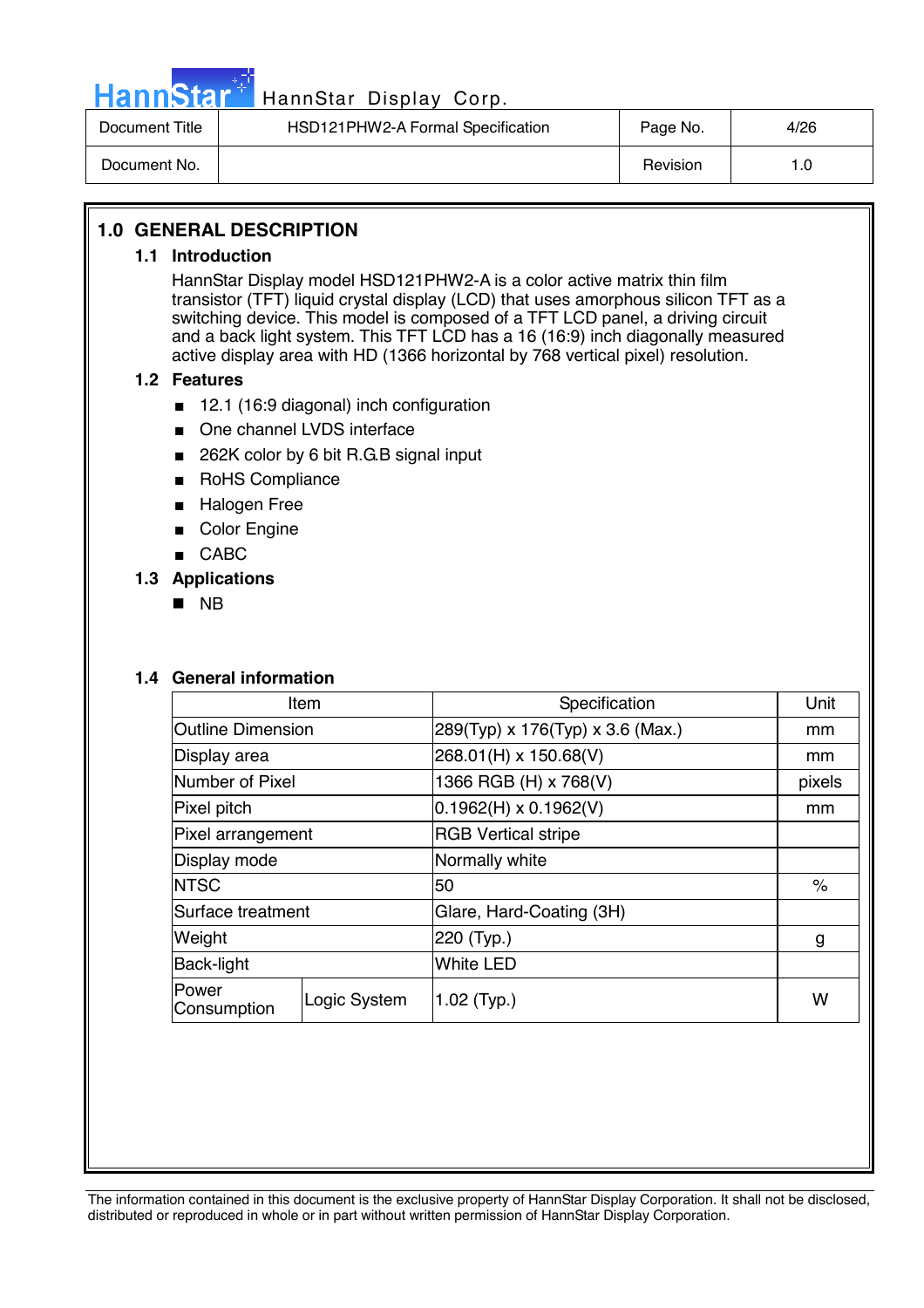

# HannStar<sup>t HannStar</sup> Display Corp.

| Document Title | HSD121PHW2-A Formal Specification | Page No. | 5/26 |
|----------------|-----------------------------------|----------|------|
| Document No.   |                                   | Revision | 1.0  |

#### **1.5 Mechanical Information**

|                       | Item           | Min.  | Typ. | Max.  | Unit |
|-----------------------|----------------|-------|------|-------|------|
|                       | Horizontal (H) | 288.5 | 289  | 289.5 | mm   |
| Module<br><b>Size</b> | Vertical (V)   | 165.5 | 176  | 176.5 | mm   |
|                       | Depth (D)      |       |      | 3.6   | mm   |
| Weight                |                |       | 220  | 230   | g    |

#### **2.0 ABSOLUTE MAXIMUM RATINGS**

#### **2.1 Electrical Absolute Rating**

#### **2.1.1 TFT LCD Module**

| Item                 | Symbol          | Min. | Max. | Unit | <b>Note</b> |
|----------------------|-----------------|------|------|------|-------------|
| Logic Supply voltage | y <sub>DD</sub> | −∪.ം |      |      |             |

#### **2.1.2 Environment Absolute Rating**

| Item                  | Symbol           | Min. | Max. | Unit | <b>Note</b> |
|-----------------------|------------------|------|------|------|-------------|
| Operating Temperature | opa              |      | 50   |      |             |
| Storage Temperature   | <sup>l</sup> stg | -20  | 60   |      |             |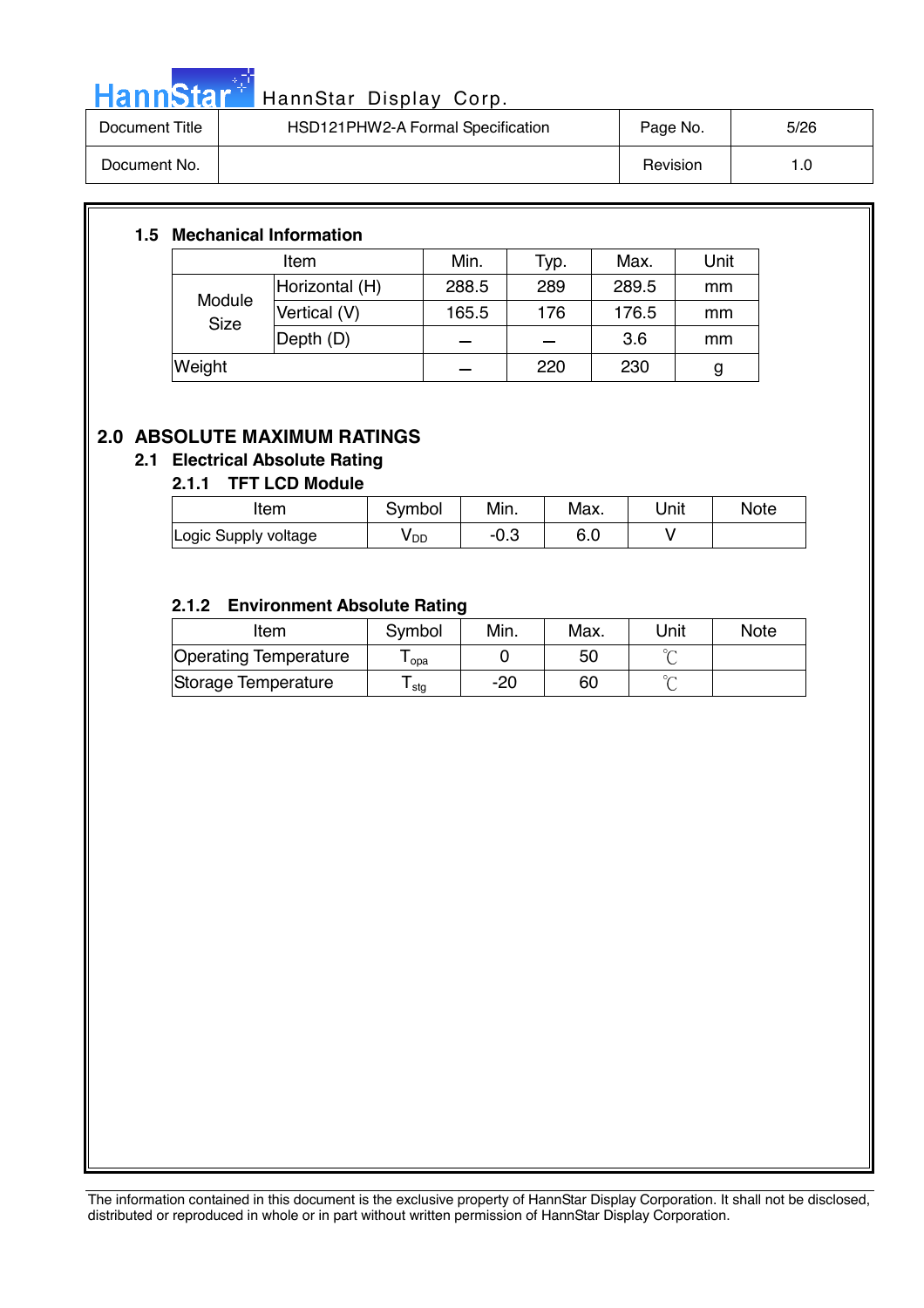

# HannStar<sup>#</sup> HannStar Display Corp.

| Document Title | HSD121PHW2-A Formal Specification | Page No. | 6/26 |
|----------------|-----------------------------------|----------|------|
| Document No.   |                                   | Revision | 0. ا |

| Item                         |             | Symbol                | Condition                     | Min.  | Typ.  | Max.  | Unit              | <b>Note</b>                  |  |
|------------------------------|-------------|-----------------------|-------------------------------|-------|-------|-------|-------------------|------------------------------|--|
| Contrast                     |             | <b>CR</b>             |                               | 400   | 500   |       |                   | (1)(2)(4)                    |  |
|                              | Rising      | Tr                    |                               |       | 3     | 6     |                   |                              |  |
| Response time                | Falling     | <b>Tf</b>             |                               |       | 9     | 18    | msec              | (1)(3)                       |  |
| White luminance<br>(5 point) |             | $Y_L$                 | $\Theta = 0$                  | 160   | 200   |       | cd/m <sup>2</sup> | (1)(4)(5)<br>$(I_1 = 180mA)$ |  |
|                              |             | $R_{x}$               | Normal                        | 0.561 | 0.591 | 0.621 |                   |                              |  |
| Color                        | Red         | $R_\Upsilon$          | viewing                       | 0.324 | 0.354 | 0.384 |                   |                              |  |
|                              |             | $G_{x}$               | angle                         | 0.293 | 0.322 | 0.352 |                   |                              |  |
|                              | Green       | $G_Y$                 |                               | 0.517 | 0.547 | 0.577 |                   |                              |  |
| chromaticity                 |             | $B_x$                 |                               | 0.123 | 0.153 | 0.183 |                   |                              |  |
| (CIE1931)                    | <b>Blue</b> | $B_Y$                 |                               | 0.068 | 0.098 | 0.128 |                   |                              |  |
|                              |             | $W_{x}$               |                               | 0.283 | 0.313 | 0.343 |                   |                              |  |
|                              | White       | $W_{y}$               |                               | 0.299 | 0.329 | 0.359 |                   |                              |  |
|                              |             | $\Theta_L$            |                               | 40    | 45    |       |                   |                              |  |
|                              | Hor.        | $\Theta_{\rm R}$      |                               | 40    | 45    |       |                   |                              |  |
| Viewing angle                |             | $\Theta_{\sf U}$      | CR>10                         | 10    | 15    |       |                   | (1)(4)                       |  |
|                              | Ver.        | $\Theta_{\mathsf{D}}$ |                               | 30    | 35    |       |                   |                              |  |
| <b>Brightness uniformity</b> |             | $B_{UNI}$             | $\Theta = 0$<br>(5point)      | 80    |       |       | $\%$              | (6)                          |  |
| <b>Brightness Uniformity</b> |             | $B_{UNI}$             | $\Theta = 0$<br>$(13$ points) | 70    |       |       | $\%$              | (6)                          |  |

#### **3.2 Measuring Condition**

- $\blacksquare$  Measuring surrounding : dark room
- LED Current I<sub>L</sub>: 180mA
- Ambient temperature: 25±2<sup>°</sup>C
- 15min. warm-up time.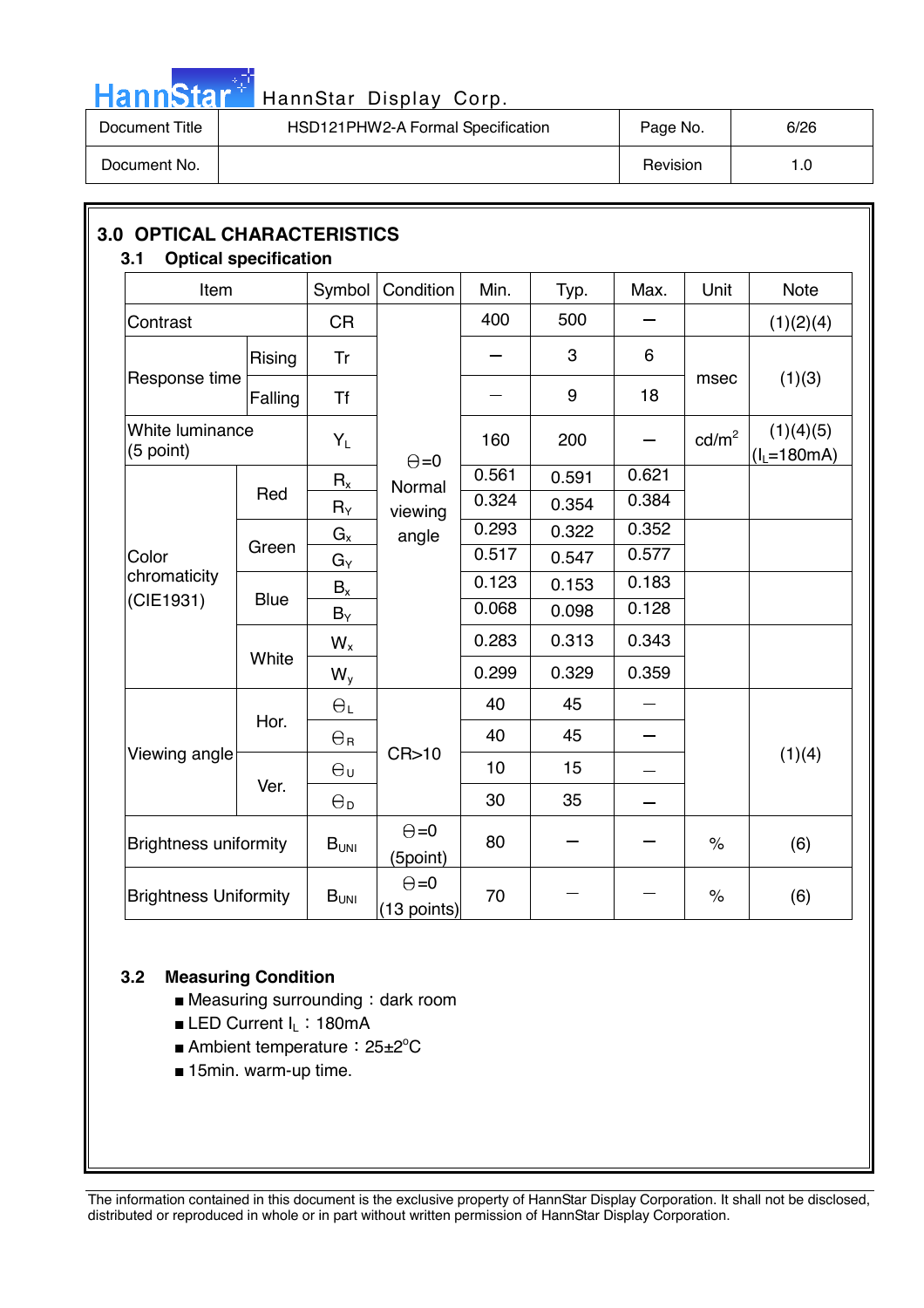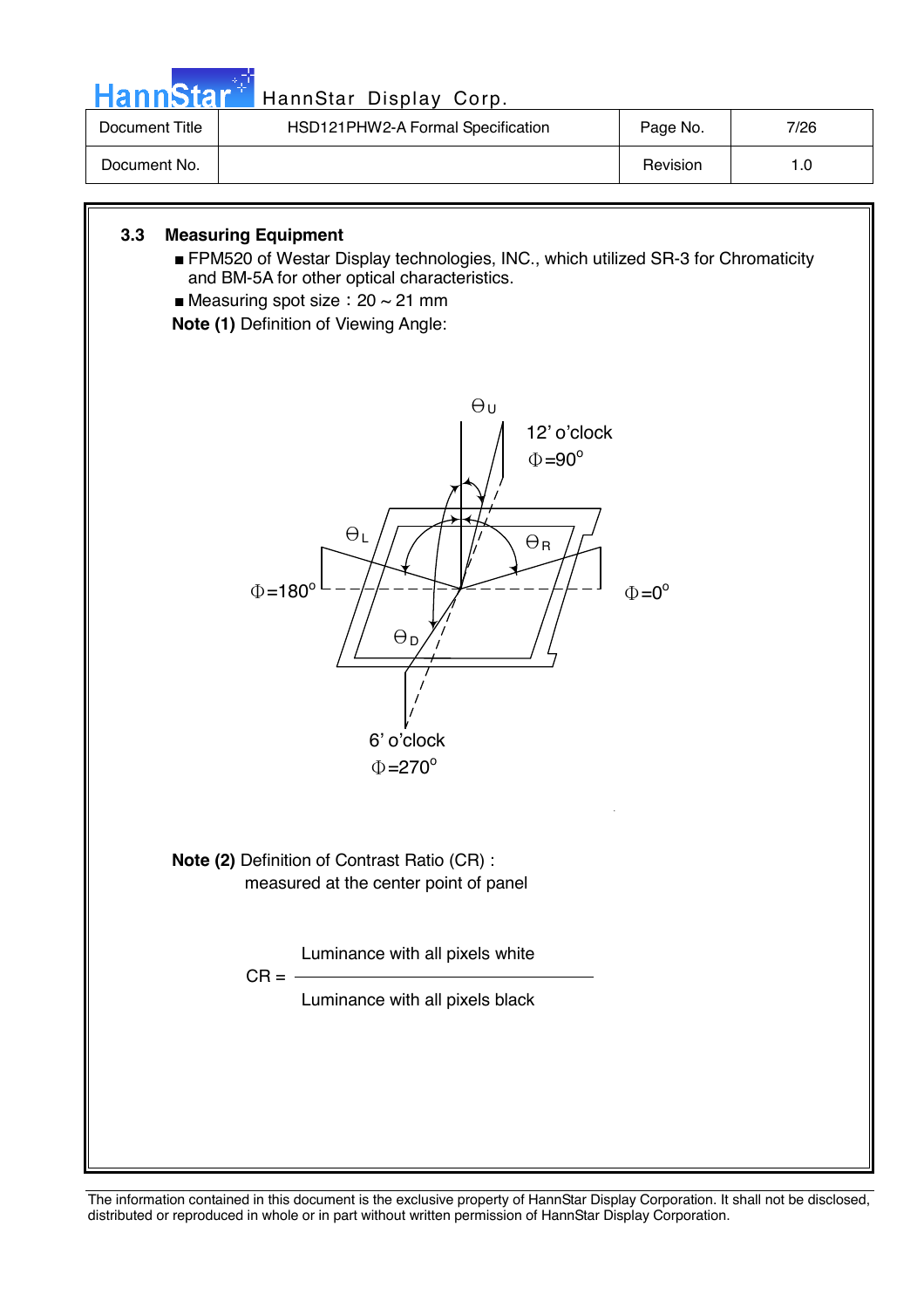| <b>HannStar</b> | HannStar Display Corp.            |          |      |
|-----------------|-----------------------------------|----------|------|
| Document Title  | HSD121PHW2-A Formal Specification | Page No. | 8/26 |
| Document No.    |                                   | Revision | 1.0  |

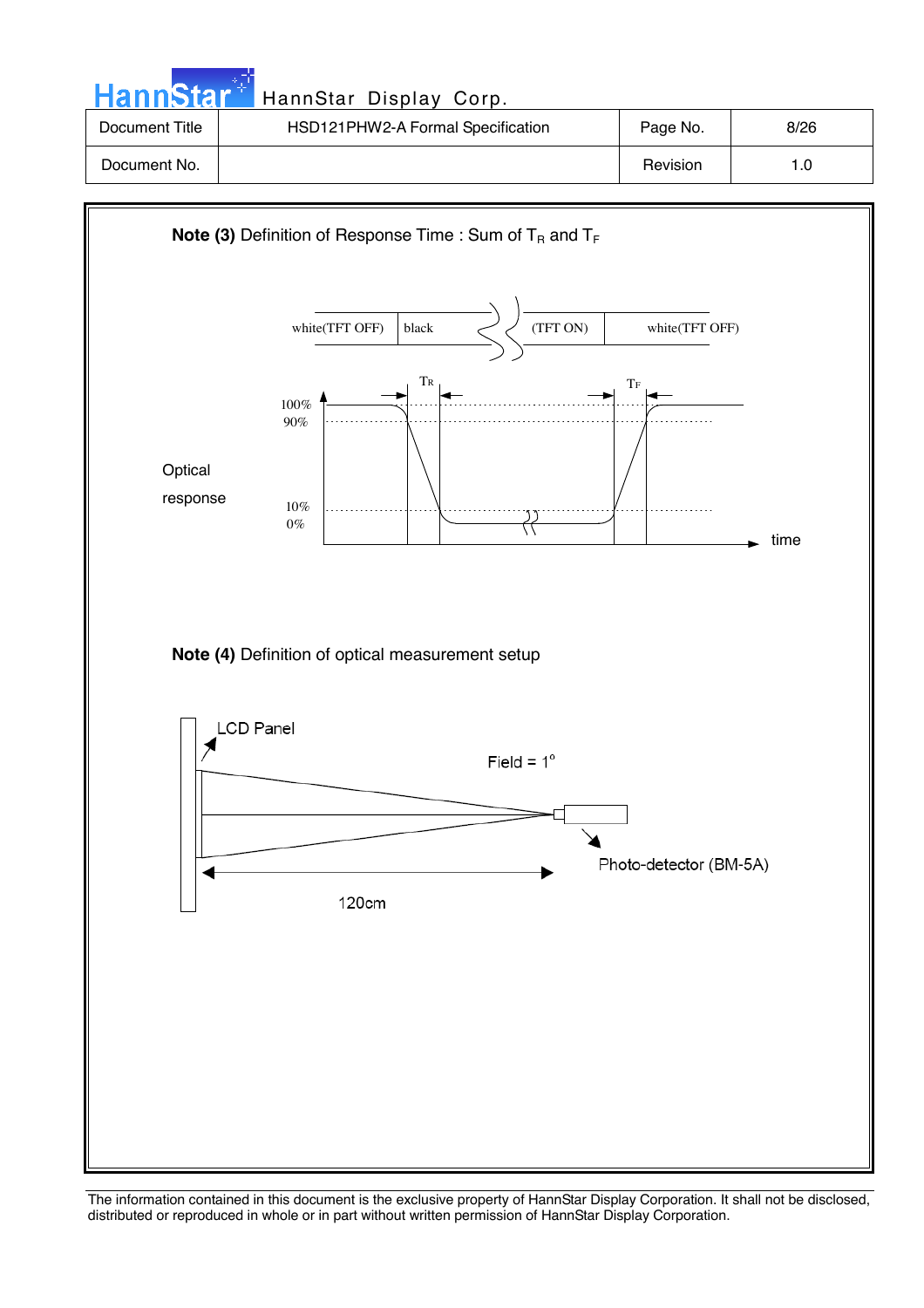| HannStar <sup>+</sup> | HannStar Display Corp.            |          |      |
|-----------------------|-----------------------------------|----------|------|
| Document Title        | HSD121PHW2-A Formal Specification | Page No. | 9/26 |
| Document No.          |                                   | Revision | 1.0  |

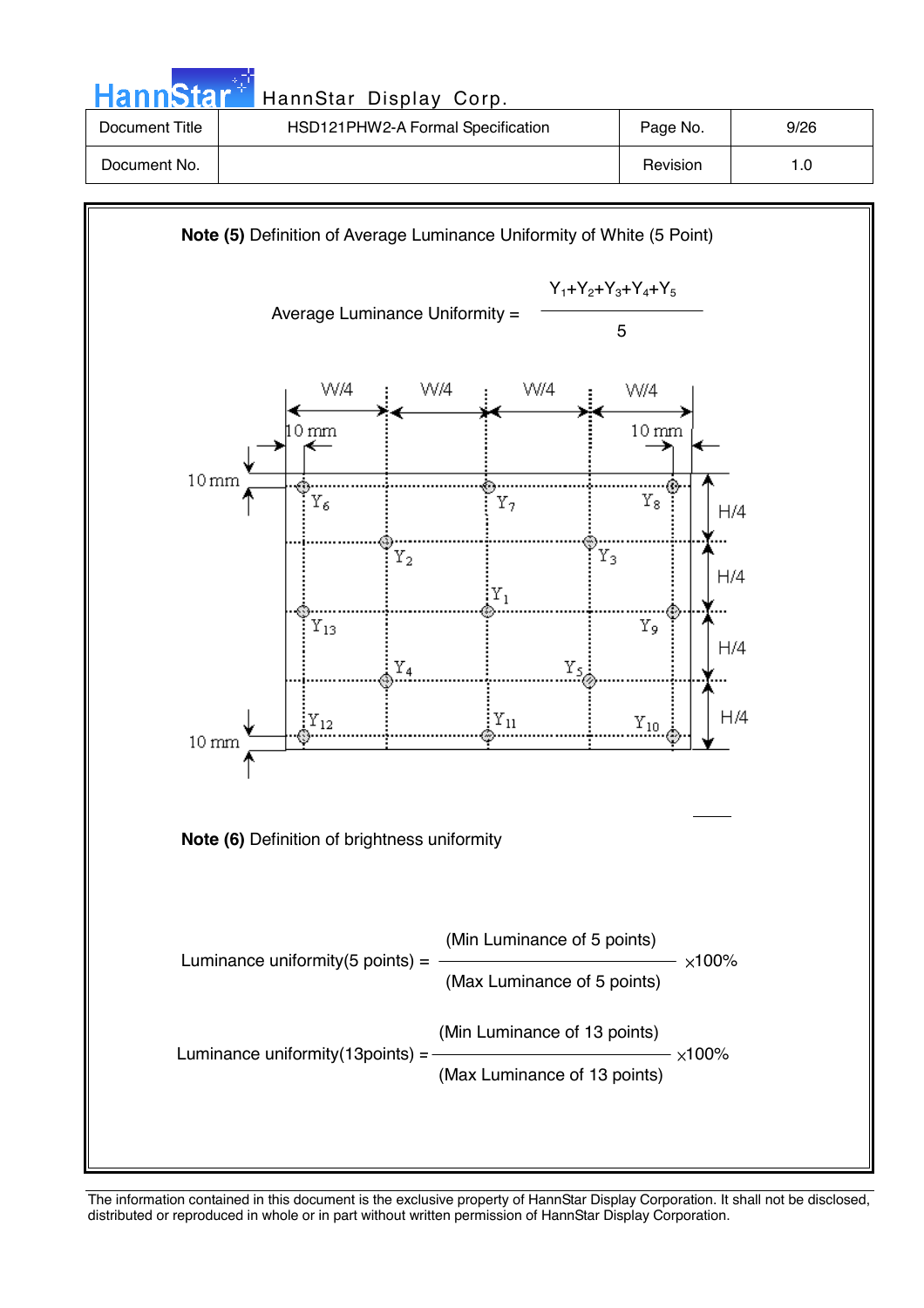| <b>HannStar</b> * | HannStar Display Corp.            |          |       |
|-------------------|-----------------------------------|----------|-------|
| Document Title    | HSD121PHW2-A Formal Specification | Page No. | 10/26 |
| Document No.      |                                   | Revision | 1.0   |

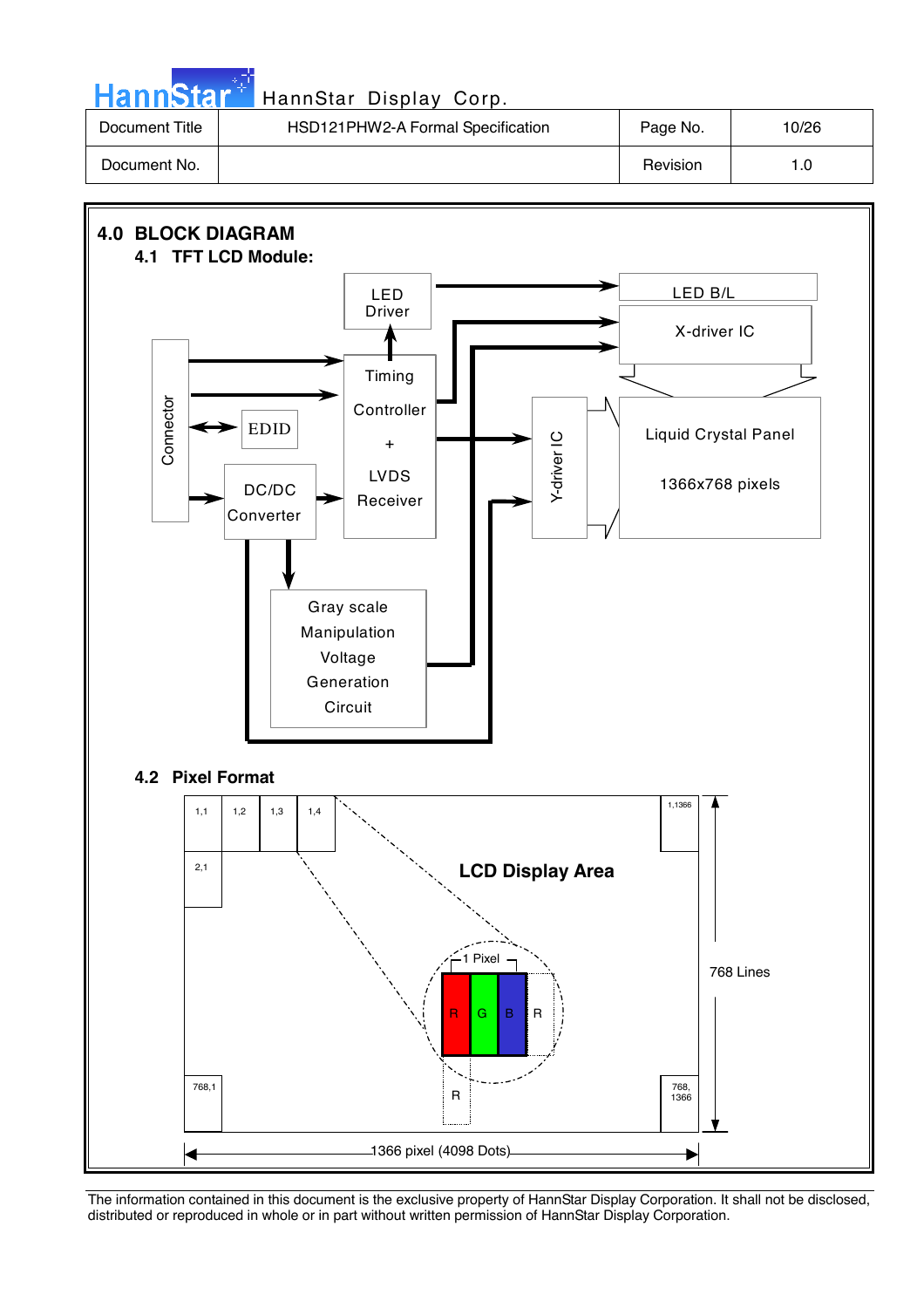|  |  | annst |  |
|--|--|-------|--|
|  |  |       |  |

### HannStar Display Corp. [19] HannStar Display Corp.

| Document Title | HSD121PHW2-A Formal Specification | Page No. | 11/26 |
|----------------|-----------------------------------|----------|-------|
| Document No.   |                                   | Revision | 1.C   |

|                                             |                    | <b>MSB</b>     |                                |                                |                                | LSB                     | <b>MSB</b>                   |                              |                           |                |                         | <b>LSBMSB</b>             |                     |                     |                     |                | LSB            | Gray scale                                               |
|---------------------------------------------|--------------------|----------------|--------------------------------|--------------------------------|--------------------------------|-------------------------|------------------------------|------------------------------|---------------------------|----------------|-------------------------|---------------------------|---------------------|---------------------|---------------------|----------------|----------------|----------------------------------------------------------|
|                                             | <b>Display</b>     | R5 R4          |                                | R <sub>3</sub>                 | R <sub>2</sub>                 |                         | R1 R0 G5 G4                  |                              | G <sub>3</sub>            | G2G1           |                         | GO B5 B4                  |                     | B <sub>3</sub>      | <b>B2</b>           | <b>B1</b>      | B <sub>0</sub> | level                                                    |
|                                             | <b>Black</b>       |                |                                | L                              | L                              | L                       |                              | L                            | L                         | L              | L                       | LIL                       |                     | L                   | L                   | L              |                | $\overline{\phantom{a}}$                                 |
|                                             | <b>Blue</b>        | L              | L                              | L                              | L                              | L                       | LIL                          | L                            | L                         | L              | Г                       | L H                       | $\overline{H}$      | $\overline{H}$      | $\overline{H}$      | $\overline{H}$ | $\overline{H}$ |                                                          |
|                                             | Green              |                | L                              | L                              |                                |                         | $\overline{\mathbf{H}}$      | $\overline{H}$               | $\overline{H}$            | $\overline{H}$ | $\overline{H}$          | H L                       | L                   | L                   | L                   |                |                | $\frac{1}{2}$                                            |
| <b>Basic</b>                                | <b>Light Blue</b>  | L              | L                              | L                              |                                | L                       | ГI<br>Н                      | $\overline{H}$               | $\overline{H}$            | Н              | Η                       | $\overline{H}$ H          | H                   | $\mathsf{H}$        | $\overline{H}$      | $\overline{H}$ | $\overline{H}$ | $\blacksquare$                                           |
| color                                       | Red                | Н<br>H         | $\mathsf{H}$<br>$\overline{H}$ | $\mathsf{H}$<br>$\overline{H}$ | $\mathsf{H}$<br>$\overline{H}$ | Н<br>$\overline{H}$     | HIL<br>HL                    | L                            | L                         | L<br>L         | L                       | L<br>$\frac{1}{\text{H}}$ | L<br>$\overline{H}$ | L<br>$\overline{H}$ | L<br>$\overline{H}$ | $\overline{H}$ | $\overline{H}$ | $\blacksquare$                                           |
|                                             | Purple<br>Yellow   | $\mathsf{H}$   | $\overline{H}$                 | $\overline{\mathsf{H}}$        | $\overline{\mathsf{H}}$        | $\overline{H}$          | нŀн                          | L<br>$\overline{\mathsf{H}}$ | $\overline{H}$            | $\overline{H}$ | L<br>$\overline{H}$     | H L                       | L                   |                     | L                   |                |                | $\qquad \qquad \blacksquare$<br>$\overline{\phantom{a}}$ |
|                                             | White              | $\overline{H}$ | $\overline{H}$                 | $\overline{H}$                 | $\overline{H}$                 | $\overline{\mathsf{H}}$ | $\frac{}{\mathbf H}$         | $\overline{H}$               | $\overline{H}$            | $\overline{H}$ | $\overline{H}$          | $\overline{H}$ H          | $\overline{H}$      | $\overline{H}$      | $\overline{H}$      | $\overline{H}$ | $\overline{H}$ | ÷,                                                       |
|                                             | <b>Black</b>       |                |                                | L                              |                                | L                       | L                            | L                            |                           | L              | L                       | L                         |                     |                     | L                   |                |                | L <sub>0</sub>                                           |
|                                             |                    |                | L                              | L                              | L                              | L                       | HL                           | L                            | L                         | L              | L                       | L                         | L                   | L                   | L                   | L              |                | L1                                                       |
|                                             |                    |                |                                |                                |                                | $\overline{H}$          | ЦL                           | L                            |                           | L              | L                       | LL                        |                     |                     | L                   | L              |                | L2                                                       |
| Gray<br>scale                               | Dark<br>↑<br>T     |                |                                |                                |                                |                         |                              |                              |                           |                |                         |                           |                     |                     |                     |                |                | L3L60                                                    |
| of Red                                      | Light              |                |                                |                                |                                |                         |                              |                              |                           |                |                         |                           |                     |                     |                     |                |                |                                                          |
|                                             |                    | $\mathsf{H}$   | H                              | H                              | H                              | L                       | HL                           | L                            | L                         | L              | L                       | LL                        | L                   | L                   | L                   | L              |                | L <sub>61</sub>                                          |
|                                             |                    | $\overline{H}$ | $\overline{H}$                 | $\overline{\mathsf{H}}$        | $\overline{\mathsf{H}}$        | $\overline{H}$          | LIL                          | L                            | L                         | L              | L                       | L<br>L                    | L                   | L                   | L                   | L              |                | L62                                                      |
|                                             | Red                | H              | $\overline{H}$                 | $\overline{H}$                 | $\overline{H}$                 | $\overline{H}$          | $\frac{1}{\sqrt{2}}$         | L                            |                           | L              | L                       | $\overline{L}$            |                     |                     | L                   |                |                | Red L63                                                  |
|                                             | <b>Black</b>       | L              | L                              | L                              | L                              | L                       | LIL                          | L                            |                           | L              | L                       | LL                        | L                   |                     | L                   | L              |                | L <sub>0</sub>                                           |
|                                             |                    |                | L                              | L                              | L                              |                         | L<br>IL                      | L                            |                           |                | L                       | $\overline{H}$            |                     |                     | L                   | Ĺ              |                | L1                                                       |
|                                             |                    |                | L                              | L                              |                                | L                       | LL                           | L                            |                           |                | Η                       | L L                       | L                   | L                   | L                   | L              |                | L2                                                       |
| Gray<br>scale of<br>Green                   | Dark<br>↑<br>Light |                |                                |                                |                                |                         |                              |                              |                           |                |                         |                           |                     |                     |                     |                |                | L3L60                                                    |
|                                             |                    |                | L                              | L                              |                                | L                       | LЩ                           | H                            | H                         | H              | L                       | HL                        | L                   | L                   | L                   | L              |                | L61                                                      |
|                                             |                    |                | L                              | L                              | L                              | L                       | LН                           | H                            | $\boldsymbol{\mathsf{H}}$ | $\mathsf{H}$   | H                       | L                         | L                   | L                   | L                   | L              |                | L62                                                      |
|                                             | Green              |                |                                | L                              |                                |                         | $\overline{\mathbf{H}}$<br>L | $\overline{H}$               | $\overline{H}$            | $\overline{H}$ | $\overline{\mathsf{H}}$ | НL                        |                     |                     | L                   |                |                | Green L63                                                |
|                                             | <b>Black</b>       | L              |                                | L                              |                                | L                       | LIL                          | L                            |                           | L              | L                       | LL                        | L                   |                     | L                   | L              |                | L <sub>0</sub>                                           |
|                                             |                    |                | L                              | L                              | L                              |                         | L<br>IL                      | L                            | L                         | L              | L                       | LL                        | L                   |                     | L                   | L              | $\overline{H}$ | L1                                                       |
|                                             |                    |                | L                              | L                              | L                              | L                       | τL                           | L                            | L                         | L              | L                       | LL                        | L                   | L                   | L                   | $\overline{H}$ |                | L2                                                       |
| Gray<br>scale of<br><b>Blue</b>             | Dark<br>T<br>Light |                |                                |                                |                                |                         |                              |                              |                           |                |                         |                           |                     |                     |                     |                |                | L3L60                                                    |
|                                             |                    |                | ┕                              | <u>ь</u>                       | щ                              |                         | τĮ                           | ь                            |                           | ┕              | ►                       | $\frac{\Gamma}{H}$        | $\overline{H}$      | $\overline{H}$      | H                   | щ              | H              | L61                                                      |
|                                             |                    | L              | L                              | L                              | L                              | L                       | LIL                          | L                            | L                         | L              | L                       | ЦH                        | $\overline{H}$      | H                   | $\mathsf{H}$        | $\mathsf{H}$   | L              | L62                                                      |
|                                             | Blue               | L              | L                              | L                              | L                              | L                       | LIL                          | L                            |                           | L              | L                       | L H                       | Η                   | $\overline{H}$      | $\overline{H}$      | Н              | $\mathsf{H}$   | Blue L63                                                 |
|                                             | <b>Black</b>       |                |                                | L                              |                                |                         | LL                           | L                            |                           | L              | L                       | LL                        |                     | L                   | L                   |                |                | L0                                                       |
|                                             |                    |                | L                              | L                              | L                              | L                       | $\frac{1}{\sqrt{2}}$         | L                            |                           | L              | L                       | НL                        | L                   |                     | L                   | L              | $\overline{H}$ | L1                                                       |
|                                             |                    |                | L                              | L                              | L                              | $\overline{\mathsf{H}}$ | τī                           | L                            |                           |                | $\overline{\mathsf{H}}$ | LL                        |                     |                     | L                   | $\overline{H}$ |                | $\overline{L2}$                                          |
| Gray<br>scale of<br>White &<br><b>Black</b> | Dark<br>↑<br>Light |                |                                |                                |                                |                         |                              |                              |                           |                |                         |                           |                     |                     |                     |                |                | L3L60                                                    |
|                                             |                    | Н              | Н                              | H                              | н                              | L                       | нŀн                          | H                            | Н                         | H              | L                       | нŀн                       | Н                   | H                   | Н                   | L              | H              | L61                                                      |
|                                             |                    | Н              | $\overline{H}$                 | $\overline{H}$                 | $\overline{H}$                 | $\overline{H}$          | 믘                            | $\overline{H}$               | $\overline{H}$            | $\overline{H}$ | $\overline{H}$          | 믘                         | $\overline{H}$      | $\overline{H}$      | $\overline{H}$      | H              |                | L62                                                      |
|                                             | White              | $\overline{H}$ | H                              | $\overline{H}$                 | $\overline{H}$                 | $\overline{H}$          | H <sub>H</sub>               | $\overline{H}$               | $\overline{H}$            | Н              | $\overline{H}$          | H H                       | $\overline{H}$      | H                   | $\overline{H}$      | $\overline{H}$ | H              | White L63                                                |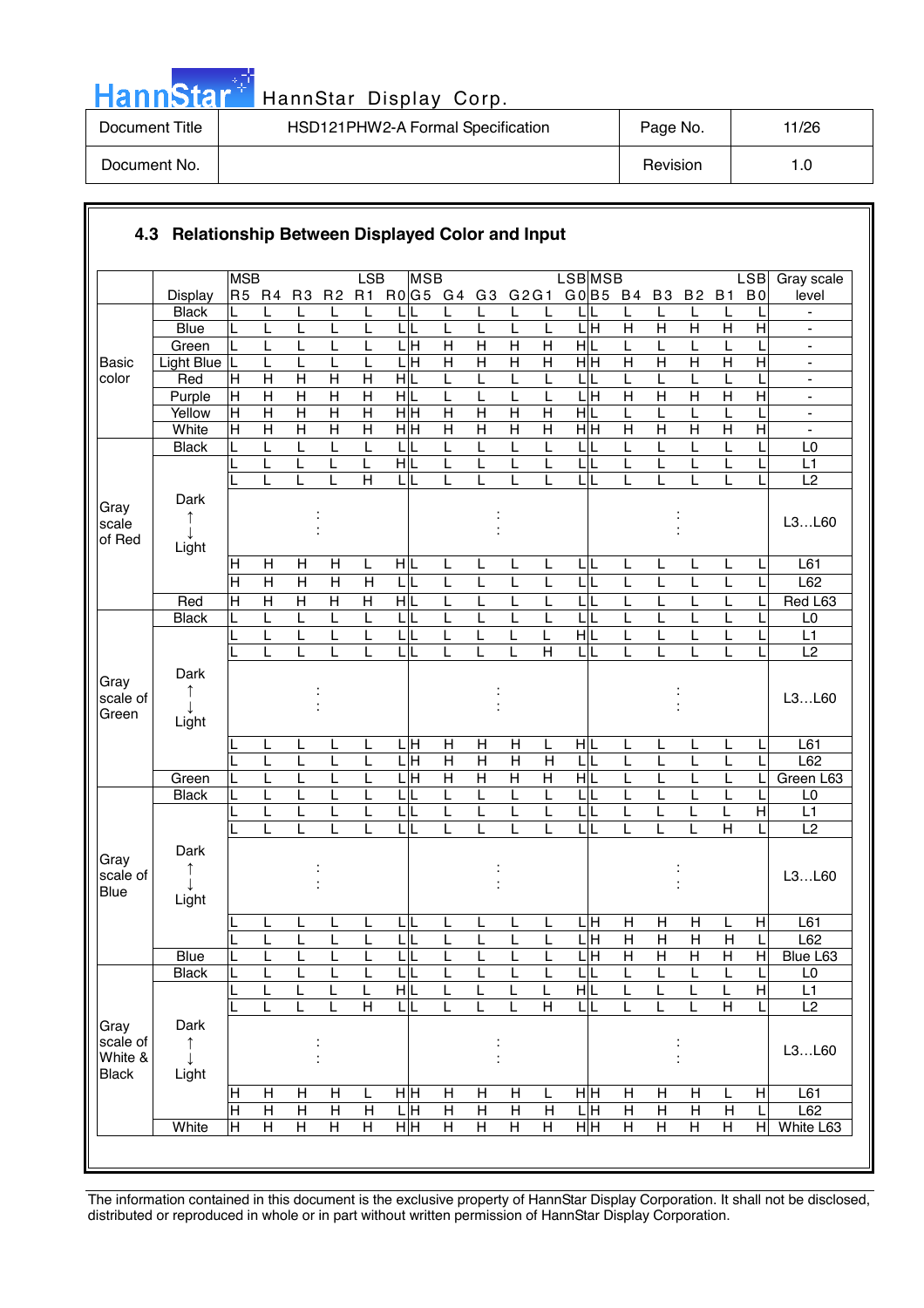

| Document Title | HSD121PHW2-A Formal Specification | Page No. | 12/26 |
|----------------|-----------------------------------|----------|-------|
| Document No.   |                                   | Revision | ∣.C   |

### **5.0 INTERFACE PIN CONNECTION**

#### **5.1 TFT LCD Module CN1** (Input signal): ): IPEX 20347-330E-12 (IPEX or equivalent)

| Pin No.        | Signal          | Description                          |
|----------------|-----------------|--------------------------------------|
| 1              | <b>GND</b>      | Ground                               |
| $\overline{2}$ | <b>VDD</b>      | 3.3V Power                           |
| $\overline{3}$ | <b>VDD</b>      | 3.3V Power                           |
| $\overline{4}$ | V EDID          | 3.3V Power for EDID                  |
| $\overline{5}$ | <b>LED PWM</b>  | Adjust for LED brightness<br>Note 1  |
| 6              | <b>CLK EDID</b> | <b>EDID Clock Input</b>              |
| $\overline{7}$ | DATA_EDID       | <b>EDID Data Input</b>               |
| 8              | RXINO-          | LVDS Signal -<br>channel0-           |
| 9              | RXIN0+          | LVDS Signal+<br>channel0+            |
| 10             | <b>GND</b>      | Ground                               |
| 11             | RXIN1-          | Data Input<br>channel1-              |
| 12             | RXIN1+          | $channel1+$<br>Data Input            |
| 13             | <b>GND</b>      | Ground                               |
| 14             | RXIN2-          | Data Input<br>channel <sub>2</sub> - |
| 15             | RXIN2+          | channel <sub>2+</sub><br>Data Input  |
| 16             | <b>GND</b>      | Ground                               |
| 17             | <b>RXCLKIN-</b> | CLK-<br>Data Input                   |
| 18             | RXCLKIN+        | CLK+<br>Data Input                   |
| 19             | <b>GND</b>      | Ground                               |
| 20             | <b>NC</b>       | <b>NC</b>                            |
| 21             | NC              | <b>NC</b>                            |
| 22             | <b>GND</b>      | Ground                               |
| 23             | <b>GND</b>      | Ground                               |
| 24             | <b>VLED</b>     | LED Power +5V                        |
| 25             | <b>VLED</b>     | LED Power +5V                        |
| 26             | <b>VLED</b>     | LED Power +5V                        |
| 27             | <b>NC</b>       | <b>NC</b>                            |
| 28             | CABC_EN         | <b>CABC</b> Enable                   |
|                |                 | Default 1:Disable                    |
| 29             | COLOR_EN        | Color Engine Enable                  |
|                |                 | Default 0:Disable                    |
| 30             | <b>NC</b>       | <b>NC</b>                            |

**Note 1 The brightness of LCD panel could be changed by adjusting PWM**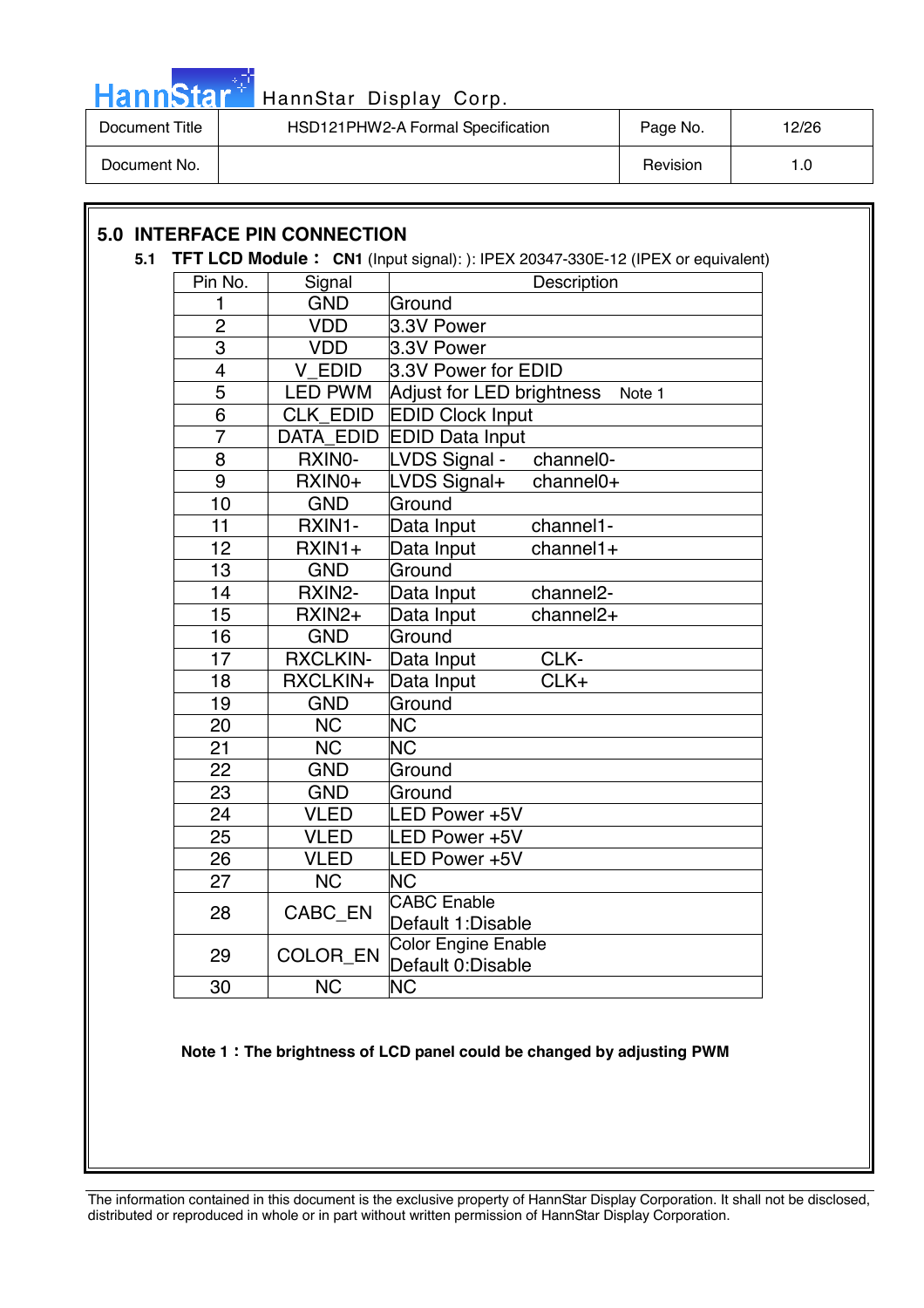|  |  | HannStar * |  |
|--|--|------------|--|
|  |  |            |  |
|  |  |            |  |

| Document Title | HSD121PHW2-A Formal Specification | Page No. | 13/26 |
|----------------|-----------------------------------|----------|-------|
| Document No.   |                                   | Revision | 1.0   |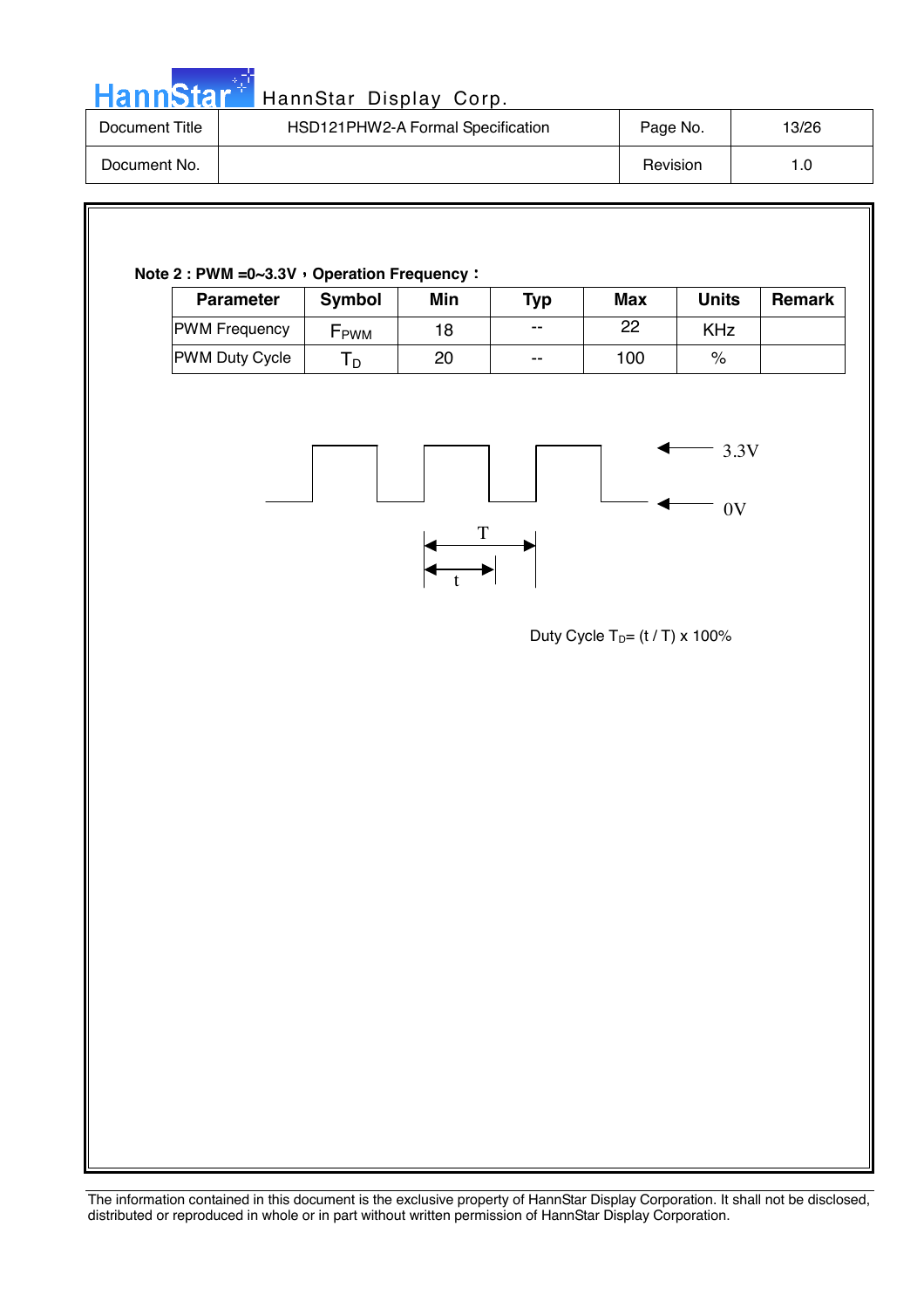

| Document Title | HSD121PHW2-A Formal Specification | Page No. | 14/26 |
|----------------|-----------------------------------|----------|-------|
| Document No.   |                                   | Revision | 1.0   |

#### **6.0 ELECTRICAL CHARACTERISTICS 6.1 TFT LCD Module**

| Item                       | Symbol                      | Min. | Typ. | Max. | Unit | <b>Note</b>                                                     |
|----------------------------|-----------------------------|------|------|------|------|-----------------------------------------------------------------|
| Supply Voltage             | V <sub>DD</sub>             | 3.0  | 3.3  | 3.6  |      | Note $(1)$                                                      |
|                            | $\mathsf{V}_{\mathsf{LED}}$ | 4.7  | 5.0  | 5.3  |      |                                                                 |
| Current of<br>power supply | IDD                         |      | 0.3  |      | A    | $V_{DD}$ =3.3V $\cdot$ L0 pattern<br>Ta= $25^{\circ}$ C fv=60Hz |
| Inrush current             | <b>I</b> RUSH               |      |      | 1.50 | A    | Note $(2)$                                                      |

#### **Note (1):** V<sub>DD</sub>-dip condition:

When VDD operating within  $2.7V \leq VDD < 3.0V$ , td  $\leq 10$ ms, the display may momentarily become abnormal.

 VDD<2.7V , VDD dip condition should also follow the Power On/Off conditions for supply voltage.

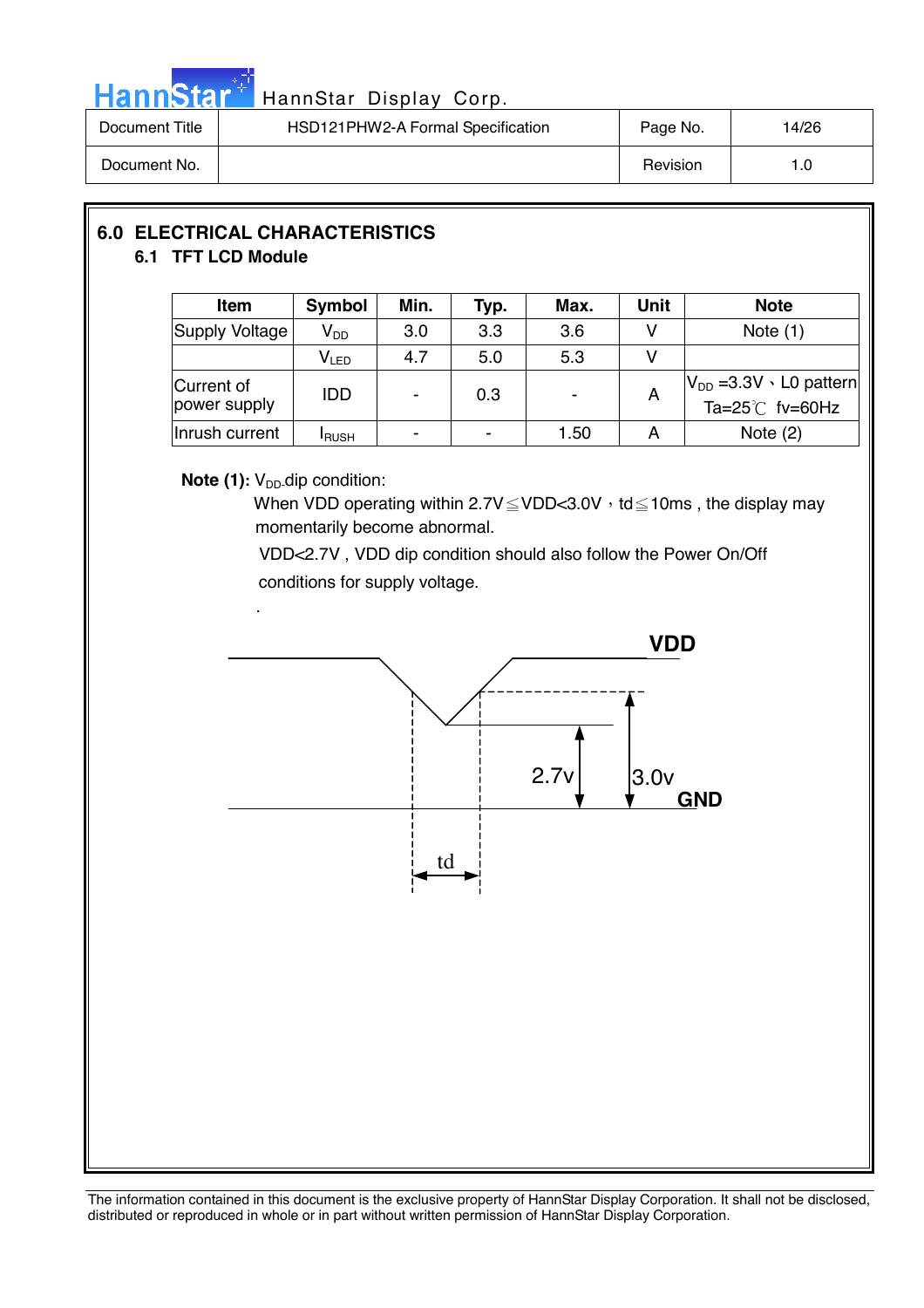| HannStar <sup>*</sup> | HannStar Display Corp.            |          |       |
|-----------------------|-----------------------------------|----------|-------|
| Document Title        | HSD121PHW2-A Formal Specification | Page No. | 15/26 |
| Document No.          |                                   | Revision | 1.0   |

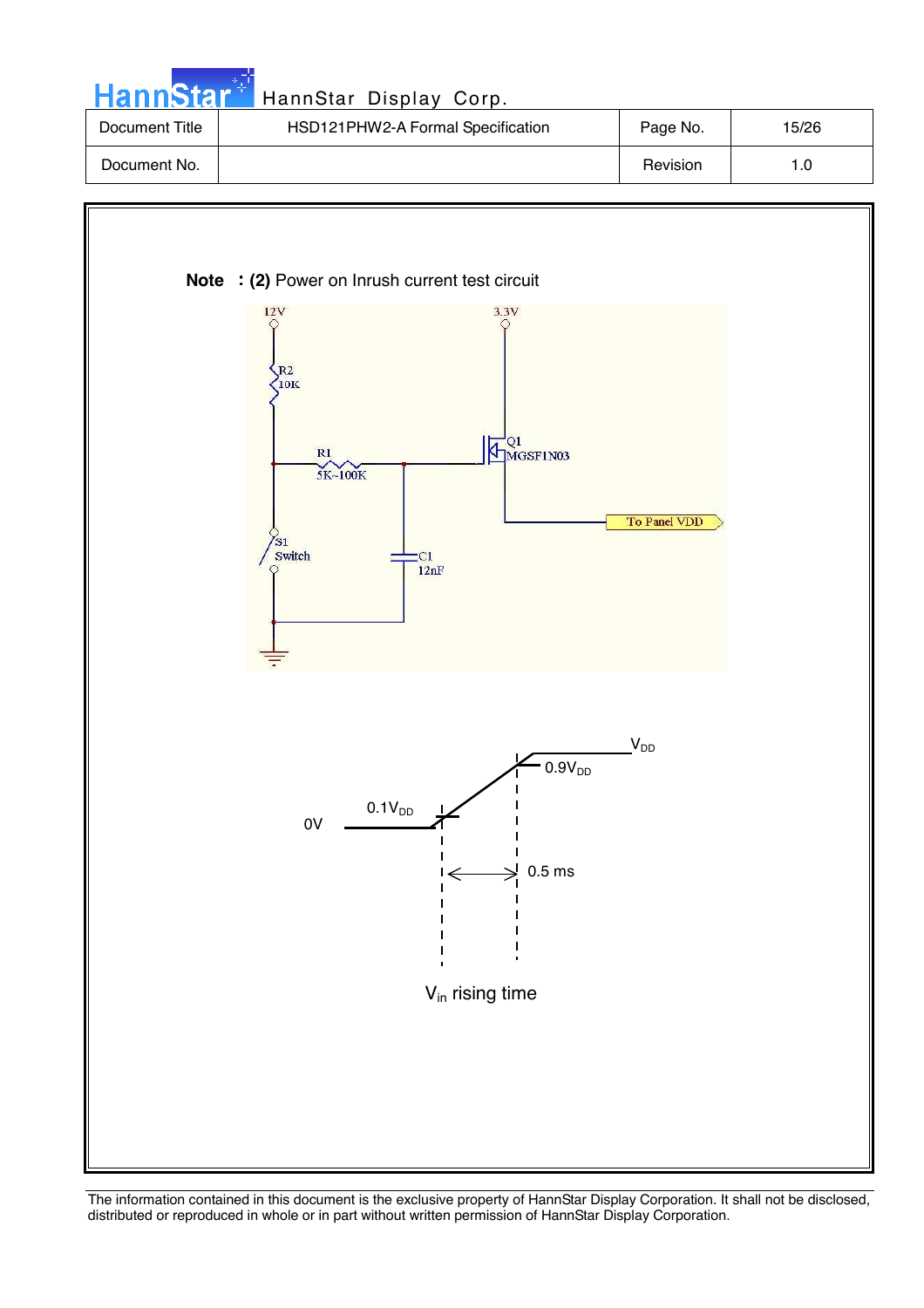| HannStar <sup>**</sup> | HannStar Display Corp.            |          |       |
|------------------------|-----------------------------------|----------|-------|
| Document Title         | HSD121PHW2-A Formal Specification | Page No. | 16/26 |
| Document No.           |                                   | Revision | 1.0   |

| Item                              | Symbol                     | Min.                   | Typ. | Max.                 | Unit | Conditions |
|-----------------------------------|----------------------------|------------------------|------|----------------------|------|------------|
| Differential Input High Threshold | Vth                        |                        |      | 100                  | mV   |            |
| Differential Input Low Threshold  | Vtl                        | $-100$                 |      |                      | mV   | $VCM=1.2V$ |
| Input Current                     | <sup>I</sup> IN            | $-10$                  |      | $+10$                | uA   |            |
| Differential input Voltage        | $ V_{\text{ID}} $          | 0.1                    |      | 0.6                  | v    |            |
| Common Mode Voltage Offset        | $\mathsf{V}_{\mathsf{CM}}$ | (IV <sub>ID</sub> ]/2) | 1.25 | 1.8-0.4- $(IVID1/2)$ | v    |            |



나라



 for 6bits LVDS input LVDS Receiver Input Timing Definition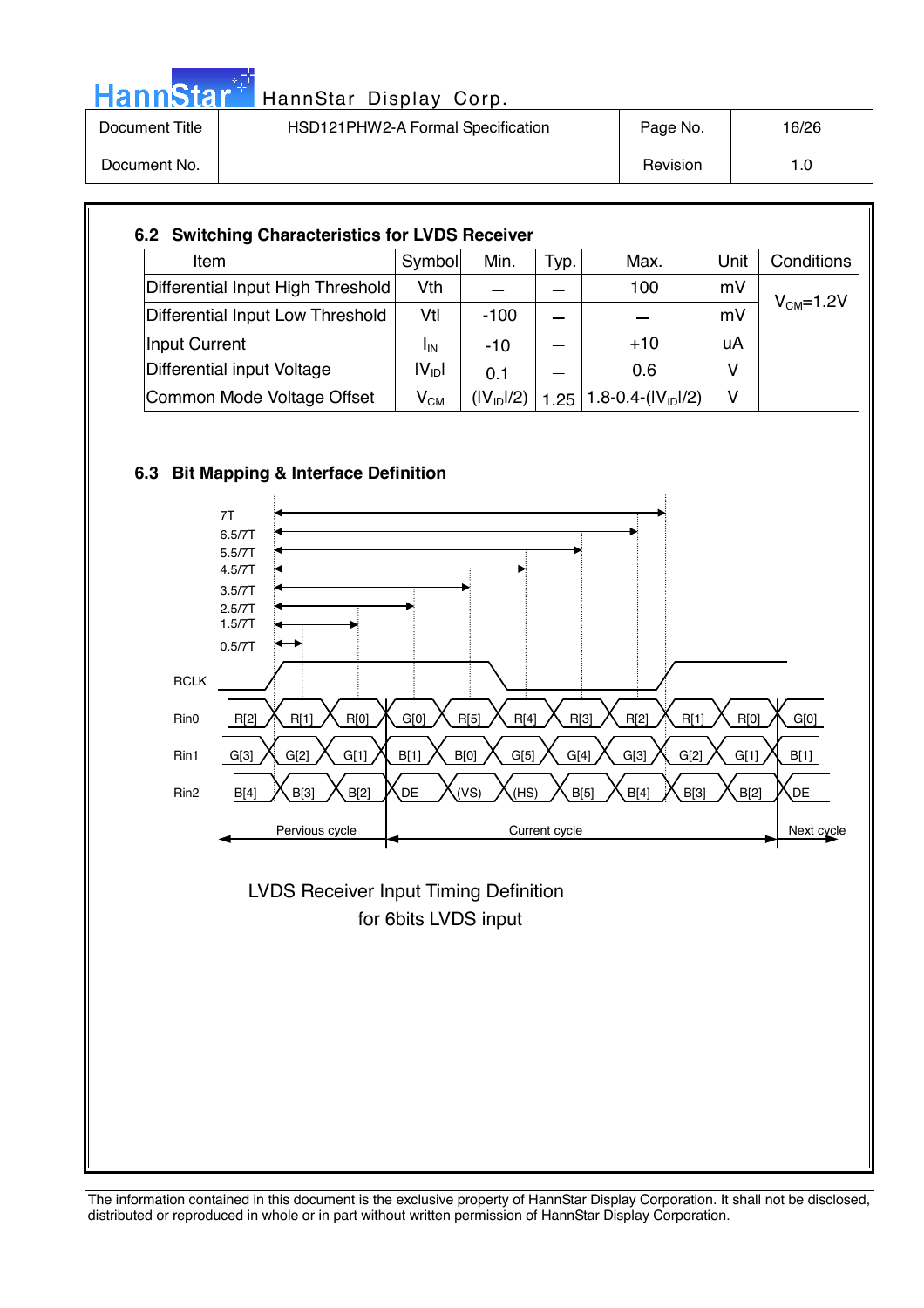| ч.<br>dannsy |  |
|--------------|--|
|--------------|--|

| Document Title | HSD121PHW2-A Formal Specification | Page No. | 7/26 |
|----------------|-----------------------------------|----------|------|
| Document No.   |                                   | Revision | 1.0  |

| 6.4 Interface Timing (DE mode)  |        |      |       |      |            |  |  |  |
|---------------------------------|--------|------|-------|------|------------|--|--|--|
| Item                            | Symbol | Min. | Typ.  | Max. | Unit       |  |  |  |
| <b>Frame Rate</b>               |        | 55   | 60    |      | Hz         |  |  |  |
| <b>Frame Period</b>             | t1     | 778  | 806   | 888  | line       |  |  |  |
| <b>Vertical Display Time</b>    | t2     | 768  | 768   | 768  | line       |  |  |  |
| <b>Vertical Blanking Time</b>   | t3     | 10   | 38    | 120  | line       |  |  |  |
| 1 Line Scanning Time            | t4     | 1437 | 1560  | 1936 | clock      |  |  |  |
| <b>Horizontal Display Time</b>  | t5     | 1366 | 1366  | 1366 | clock      |  |  |  |
| <b>Horizontal Blanking Time</b> | t6     | 71   | 194   | 570  | clock      |  |  |  |
| <b>Clock Rate</b>               | t7     | 50.3 | 75.44 | 80   | <b>MHz</b> |  |  |  |

#### **Timing Diagram of Interface Signal (DE mode)**

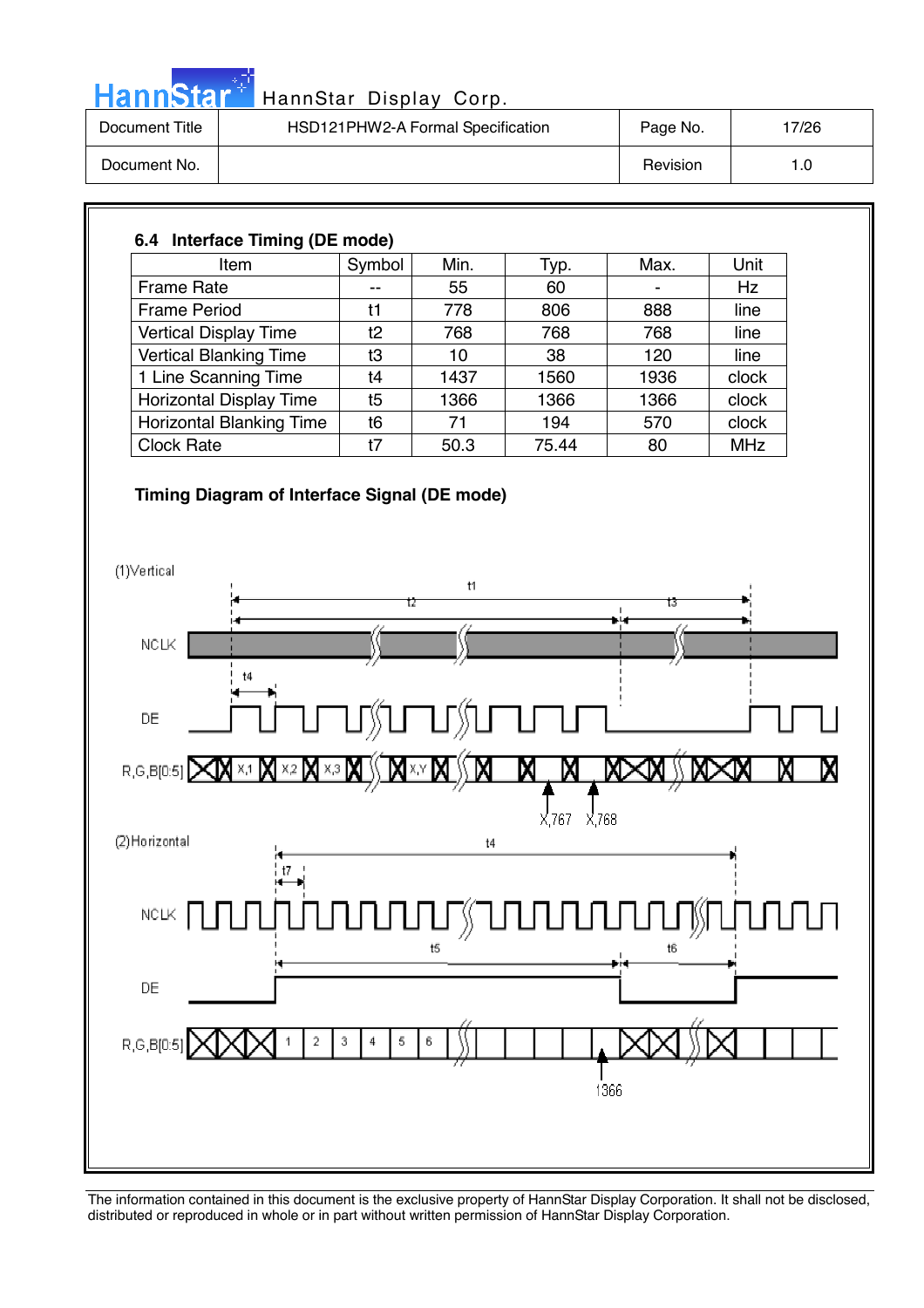|                | HannStar <sup>+</sup> HannStar Display Corp. |          |       |
|----------------|----------------------------------------------|----------|-------|
| Document Title | HSD121PHW2-A Formal Specification            | Page No. | 18/26 |
| Document No.   |                                              | Revision | 1.0   |

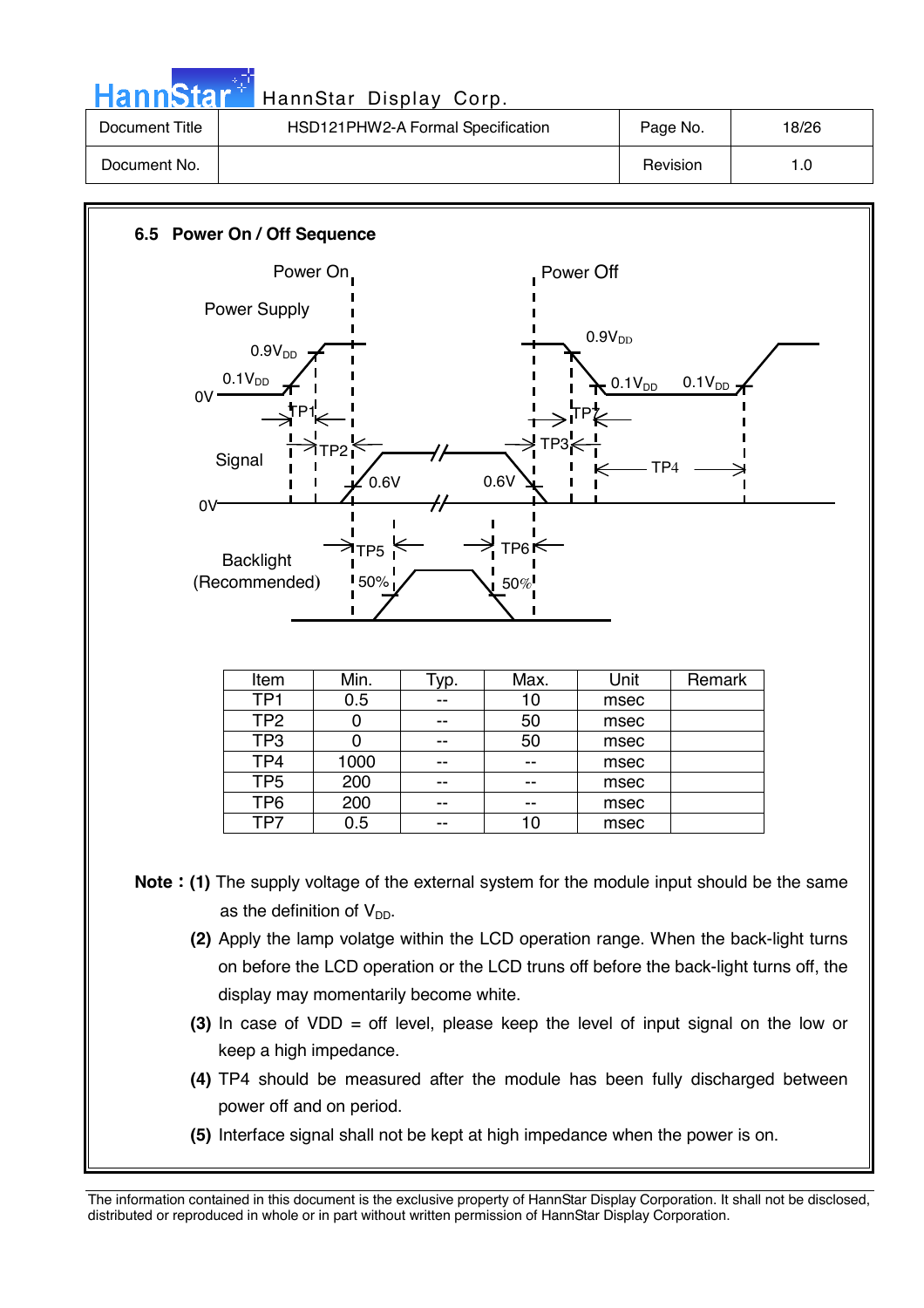

# HannStar<sup>th</sup> HannStar Display Corp.

| Document Title | HSD121PHW2-A Formal Specification | Page No. | 19/26 |
|----------------|-----------------------------------|----------|-------|
| Document No.   |                                   | Revision | ı.c   |

#### **6.6 Color Engine and CABC DC Electrical Characteristics**

| <b>Parameter</b>                  | <b>Symbol</b>                 | <b>Min</b>         | <b>Typ</b>               | Max                | <b>Units</b> | <b>Remark</b> |
|-----------------------------------|-------------------------------|--------------------|--------------------------|--------------------|--------------|---------------|
| COLOR EN<br><b>High Threshold</b> | $V_{\rm COLH}$                | 0.7V <sub>DD</sub> |                          |                    | Volt         |               |
| COLOR_EN<br>Low Threshold         | $V_{COLL}$                    |                    |                          | 0.3V <sub>DD</sub> | Volt         |               |
| CABC_EN High<br>Threshold         | $V_{CABCH}$                   | 0.7V <sub>DD</sub> | --                       |                    | Volt         |               |
| CABC_EN Low<br>Threshold          | $\mathsf{V}_{\mathsf{CABCL}}$ | --                 | $\overline{\phantom{a}}$ | 0.3V <sub>DD</sub> | Volt         |               |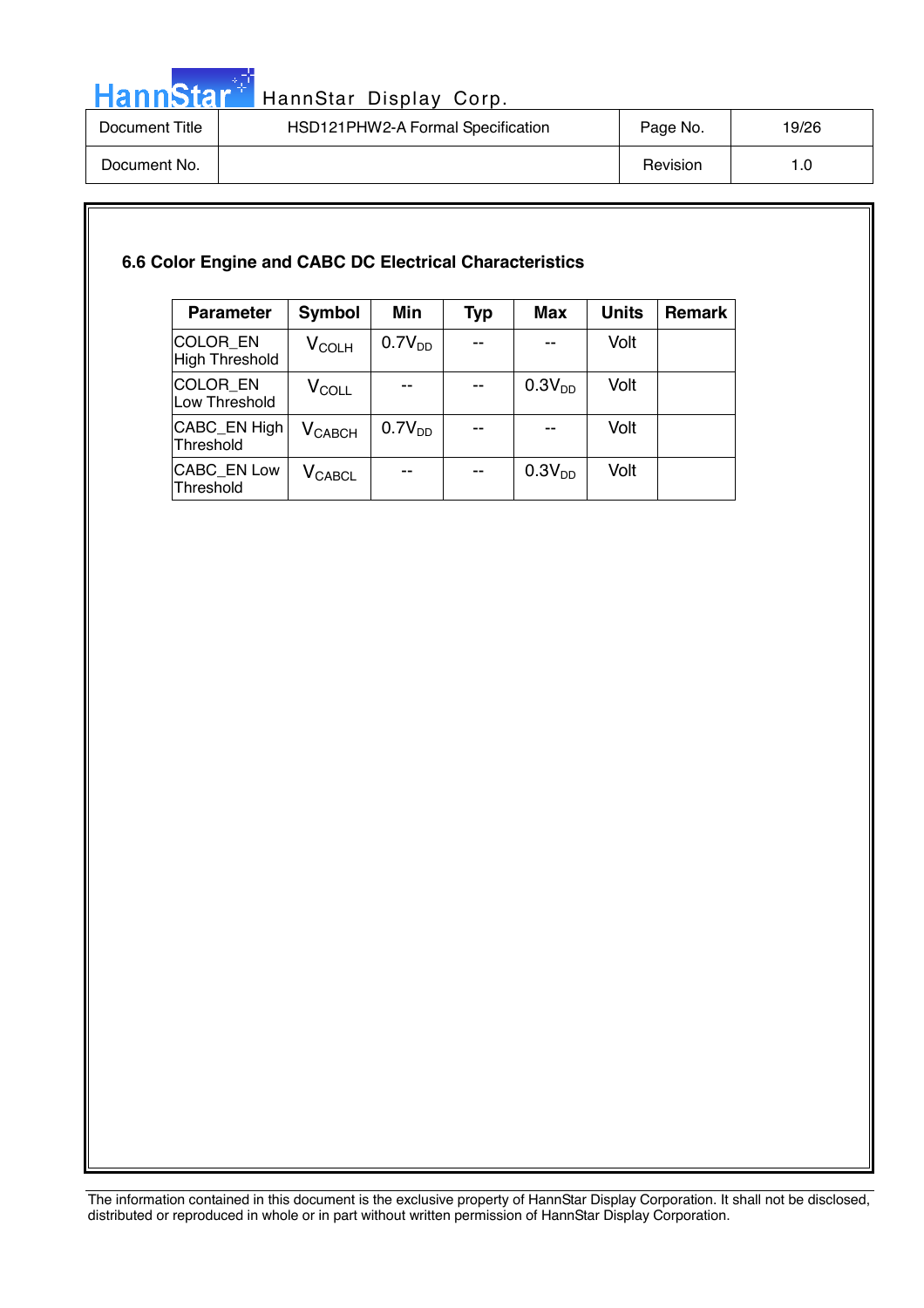|                | HannStar <sup>®</sup> HannStar Display Corp. |          |       |
|----------------|----------------------------------------------|----------|-------|
| Document Title | HSD121PHW2-A Formal Specification            | Page No. | 20/26 |
| Document No.   |                                              | Revision | 1.0   |

| No.            | <b>Item</b>                       | <b>Conditions</b>                                                                                                     | <b>Remark</b> |
|----------------|-----------------------------------|-----------------------------------------------------------------------------------------------------------------------|---------------|
|                | High Temperature Storage          | Ta=+60 $\degree$ C, 240hrs                                                                                            |               |
| $\overline{2}$ | Low Temperature Storage           | Ta= $-20^{\circ}$ C, 240hrs                                                                                           |               |
| 3              | <b>High Temperature Operation</b> | Ta= $+50^{\circ}$ C, 500hrs                                                                                           |               |
|                | Low Temperature Operation         | Ta= $0^{\circ}$ C, 500hrs                                                                                             |               |
| 5              |                                   | Thermal Cycling Test (non operation) $ -20^{\circ}C(30\text{min}) \rightarrow +60^{\circ}C(30\text{min})$ ,100 cycles |               |
|                | Vibration                         | Sine Wave                                                                                                             |               |
| 6              |                                   | 1.5G, 5~500Hz, XYZ                                                                                                    |               |
|                |                                   | 30min/each direction                                                                                                  |               |
|                | <b>Shock</b>                      | Half-Sine, 200G, 2ms, ±XYZ, 1time                                                                                     |               |

#### **Storage / Operating temperature**

مارچ<br>مارچ

Ī



**Note .**Max wet bulb temp.=39°C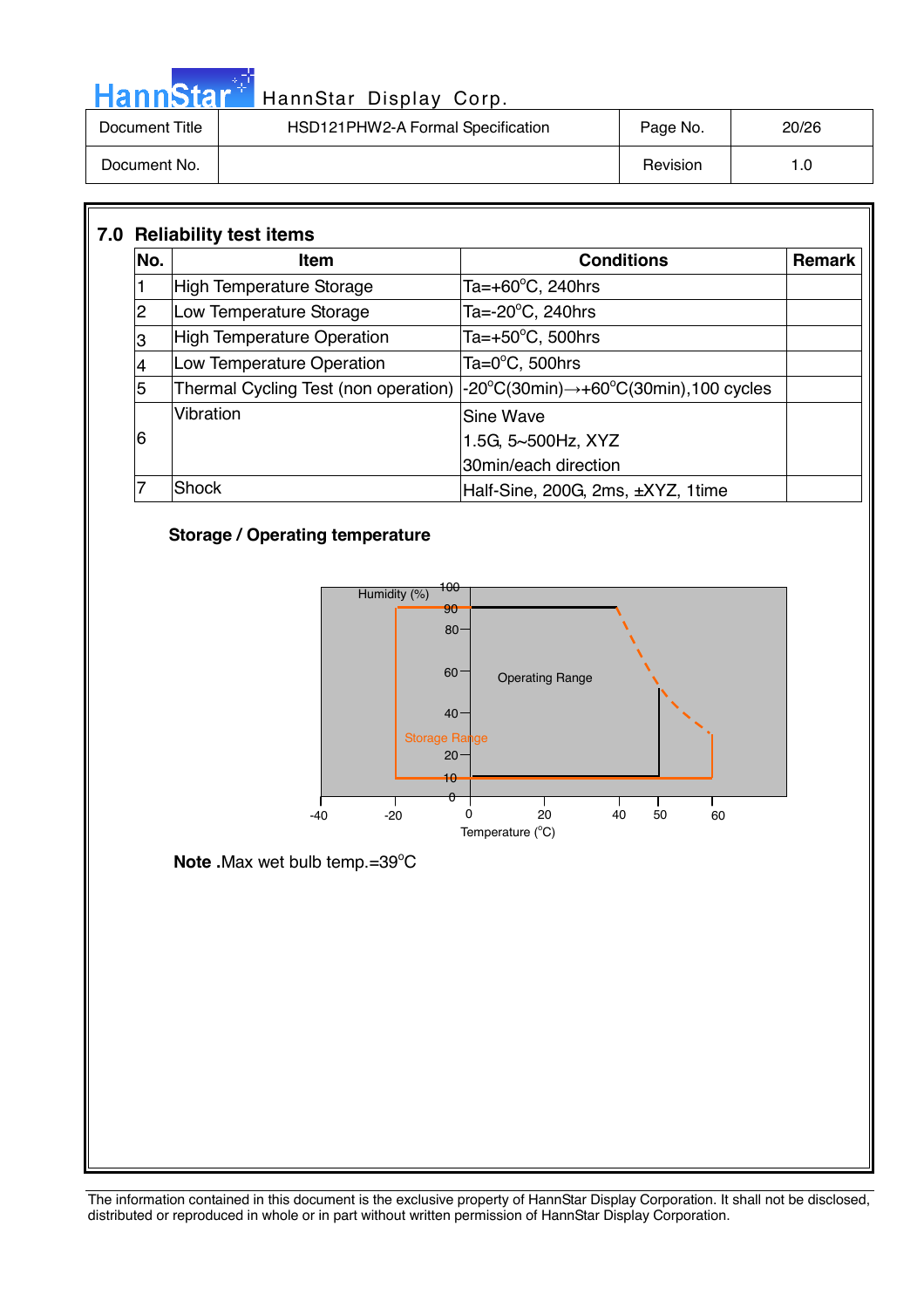| HannStar <sup>+</sup> | HannStar Display Corp.            |          |       |
|-----------------------|-----------------------------------|----------|-------|
| Document Title        | HSD121PHW2-A Formal Specification | Page No. | 21/26 |
| Document No.          |                                   | Revision | 1.0   |

والمرادي

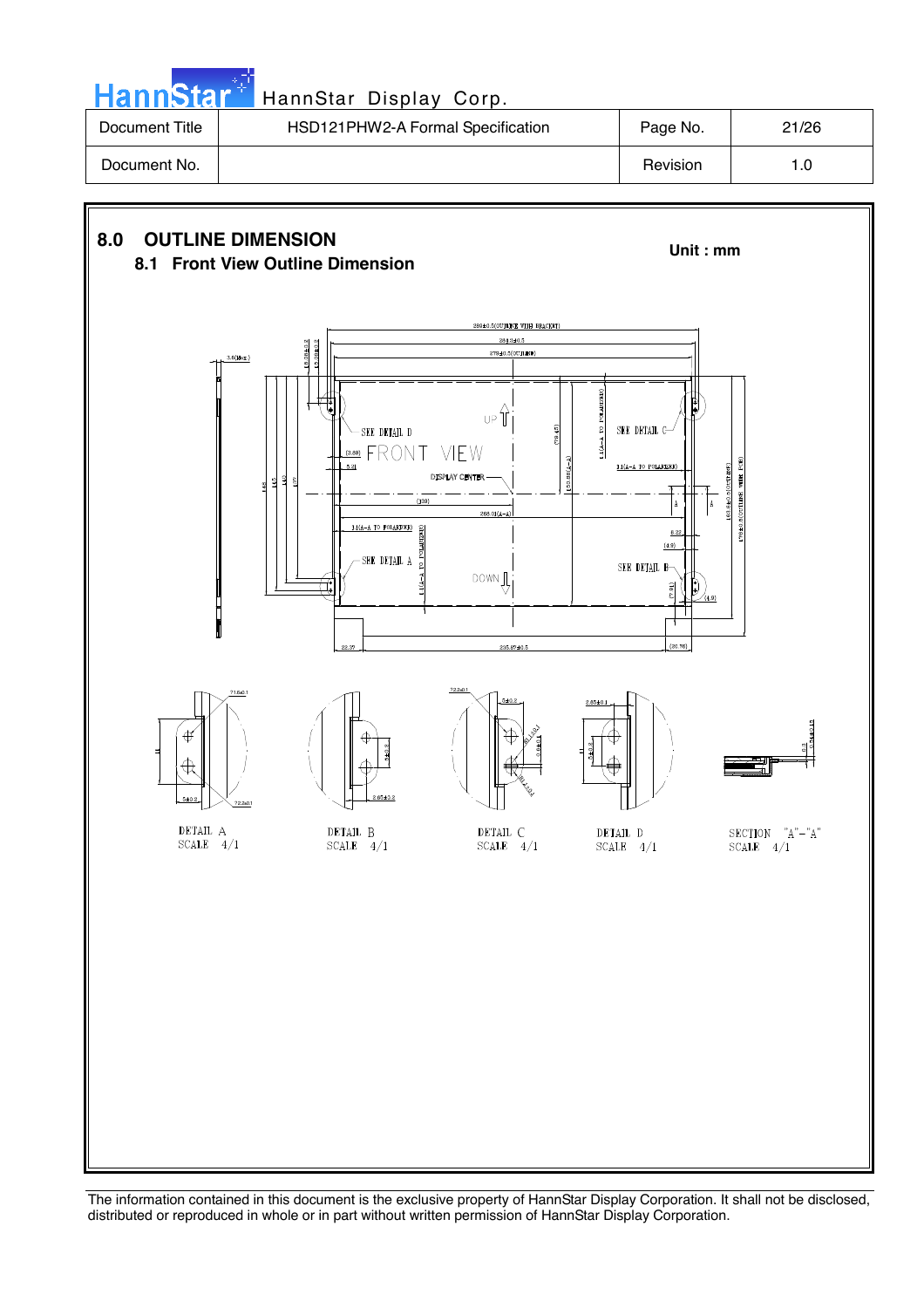| HannStar <sup>*</sup> | HannStar Display Corp.            |          |       |
|-----------------------|-----------------------------------|----------|-------|
| Document Title        | HSD121PHW2-A Formal Specification | Page No. | 22/26 |
| Document No.          |                                   | Revision | 1.0   |

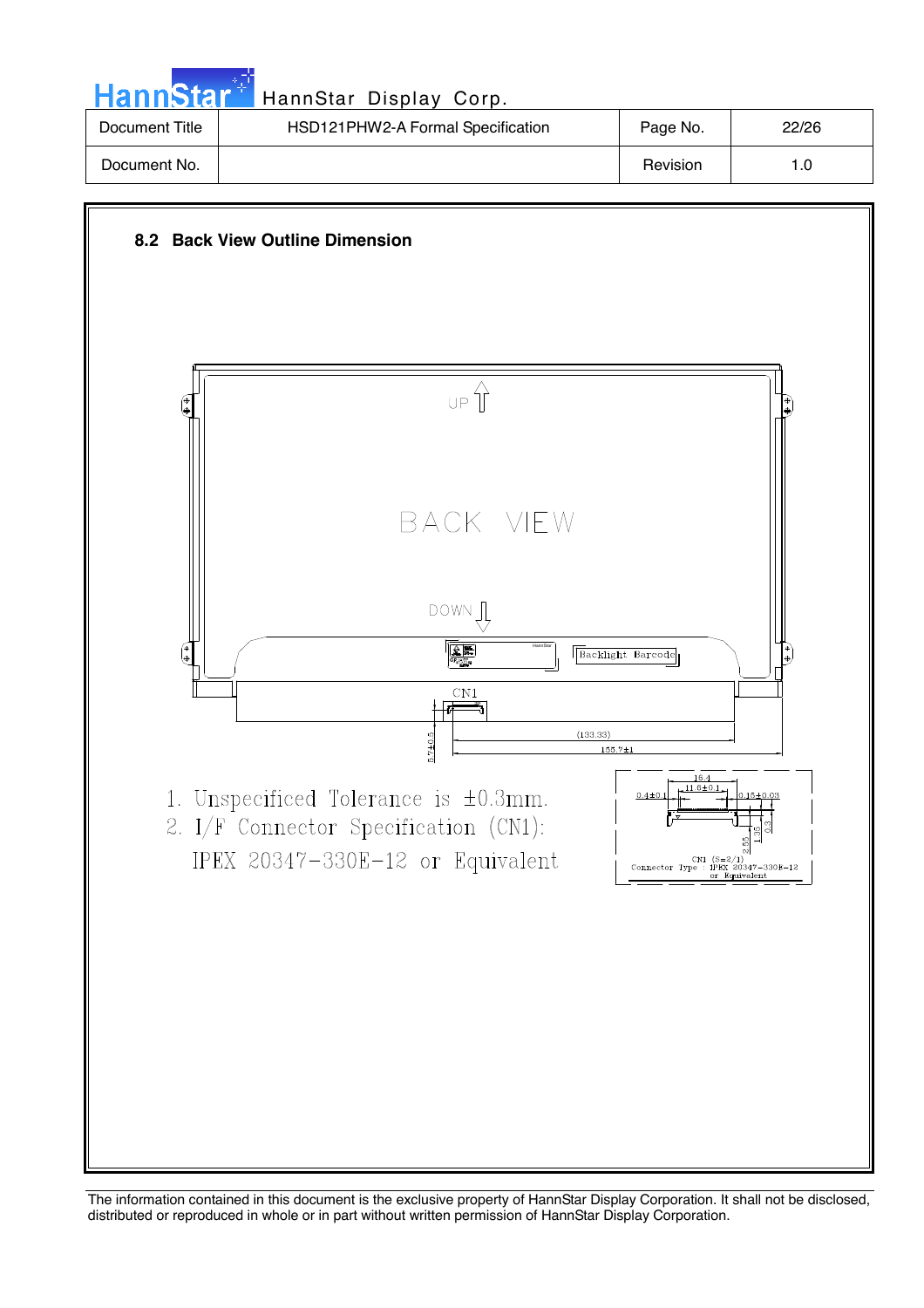| յոn | $\mathbf{A}$ |  |
|-----|--------------|--|
| . . |              |  |

| Document Title | HSD121PHW2-A Formal Specification | Page No. | 23/26 |
|----------------|-----------------------------------|----------|-------|
| Document No.   |                                   | Revision |       |

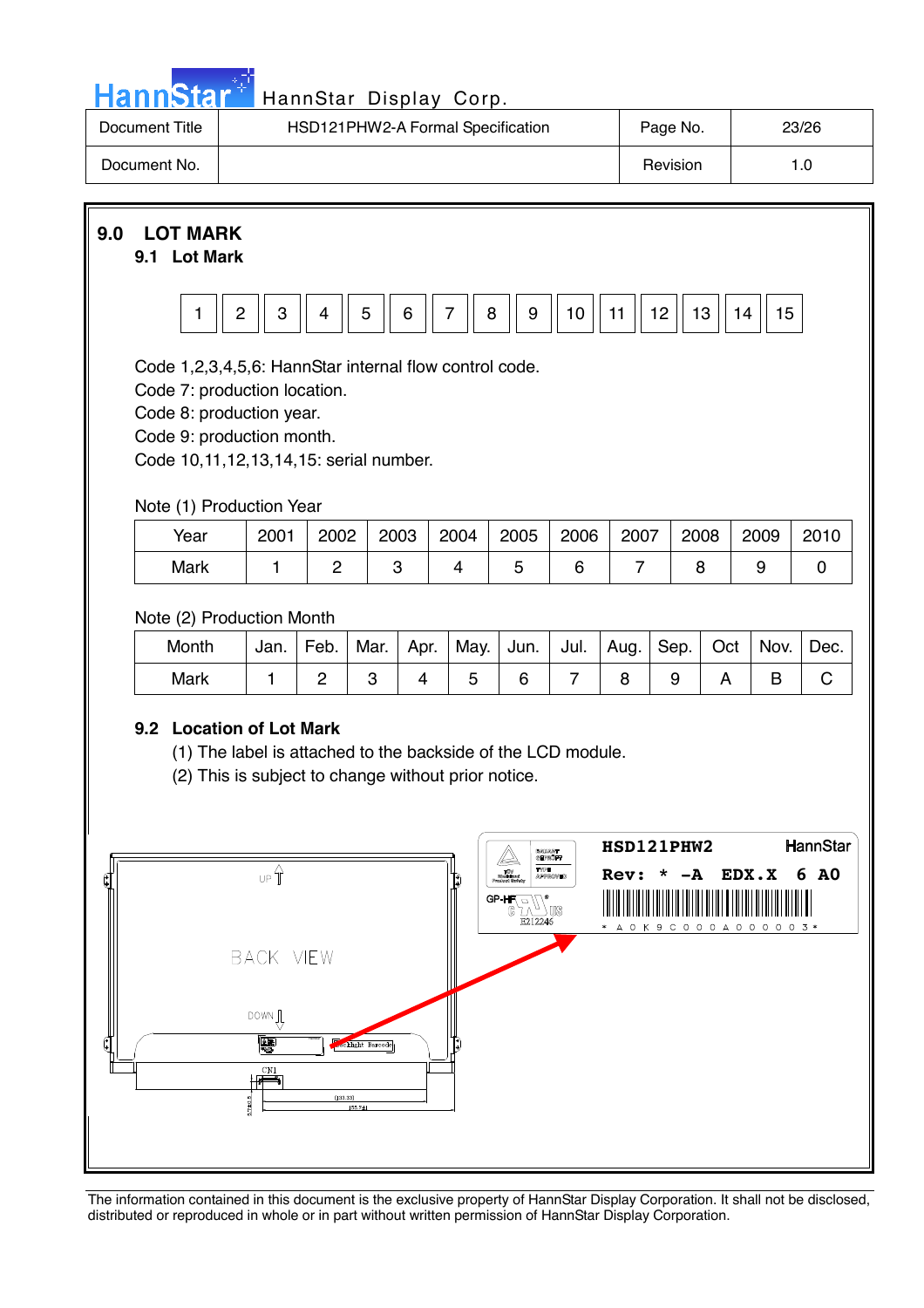| HSD121PHW2-A Formal Specification<br>Document Title | 24/26<br>Page No. |
|-----------------------------------------------------|-------------------|
| Document No.                                        | Revision<br>1.0   |

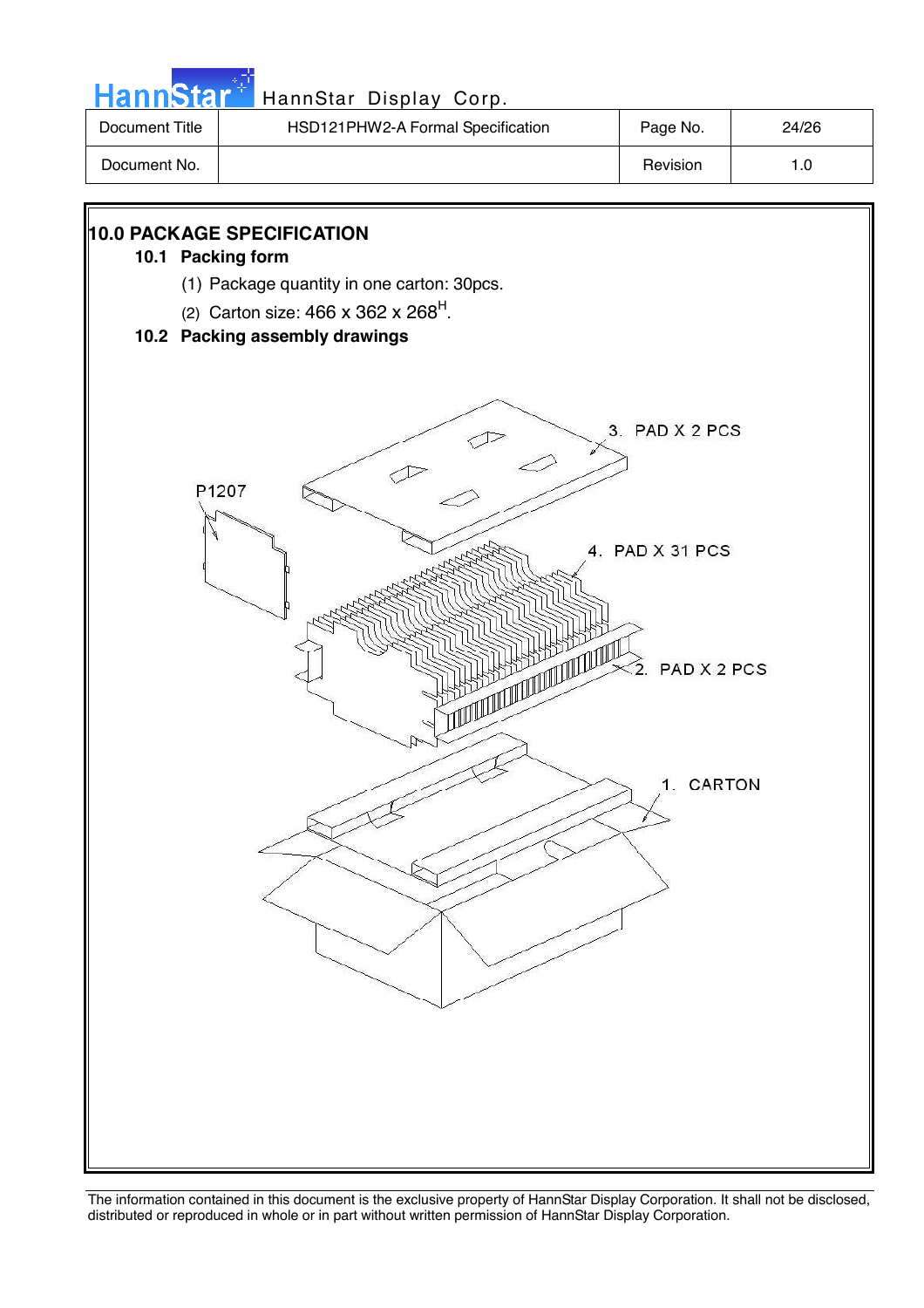

## HannStar<sup>1</sup> HannStar Display Corp.

| Document Title | HSD121PHW2-A Formal Specification | Page No. | 25/26 |
|----------------|-----------------------------------|----------|-------|
| Document No.   |                                   | Revision |       |

#### **11.0 GENERAL PRECAUTION**

#### **11.1 Use Restriction**

This product is not authorized for use in life supporting systems, aircraft navigation control systems, military systems and any other application where performance failure could be life-threatening or otherwise catastrophic.

#### **11.2 Disassembling or Modification**

 Do not disassemble or modify the module. It may damage sensitive parts inside LCD module, and may cause scratches or dust on the display. HannStar does not warrant the module, if customers disassemble or modify the module.

#### **11.3 Breakage of LCD Panel**

- 11.3.1.If LCD panel is broken and liquid crystal spills out, do not ingest or inhale liquid crystal, and do not contact liquid crystal with skin.
- 11.3.2. If liquid crystal contacts mouth or eyes, rinse out with water immediately.
- 11.3.3. If liquid crystal contacts skin or cloths, wash it off immediately with alcohol and rinse thoroughly with water.
- 11.3.4. Handle carefully with chips of glass that may cause injury, when the glass is broken.

#### **11.4 Electric Shock**

- 11.4.1. Disconnect power supply before handling LCD module.
- 11.4.2. Do not pull or fold the LED cable.
- 11.4.3. Do not touch the parts inside LCD modules and the fluorescent LED's connector or cables in order to prevent electric shock.

#### **11.5 Absolute Maximum Ratings and Power Protection Circuit**

- 11.5.1. Do not exceed the absolute maximum rating values, such as the supply voltage variation, input voltage variation, variation in parts' parameters, environmental temperature, etc., otherwise LCD module may be damaged.
- 11.5.2. Please do not leave LCD module in the environment of high humidity and high temperature for a long time.
- 11.5.3. It's recommended to employ protection circuit for power supply.

#### **11.6 Operation**

- 11.6.1 Do not touch, push or rub the polarizer with anything harder than HB pencil lead.
- 11.6.2 Use fingerstalls of soft gloves in order to keep clean display quality, when persons handle the LCD module for incoming inspection or assembly.
- 11.6.3 When the surface is dusty, please wipe gently with absorbent cotton or other soft material.